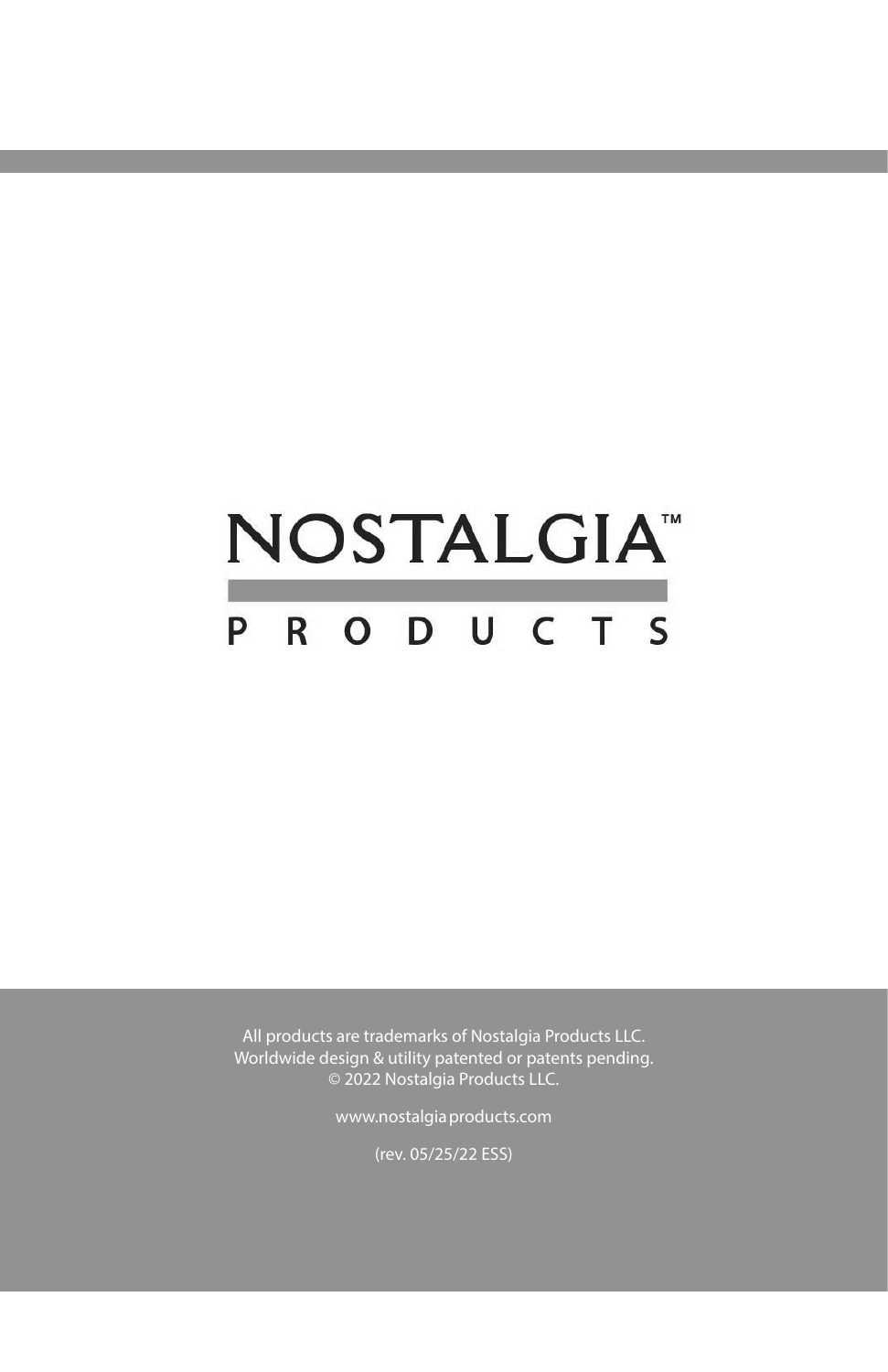# NOSTALGIA<sup>®</sup>



**NMHP1AQ** OVIDINI

### **MyMini™ Hot Plate Placa Caliente MyMini™ Plaque Chauffante MyMini™**

Instructions and Recipes Instructions et recettes Instrucciones y Recetas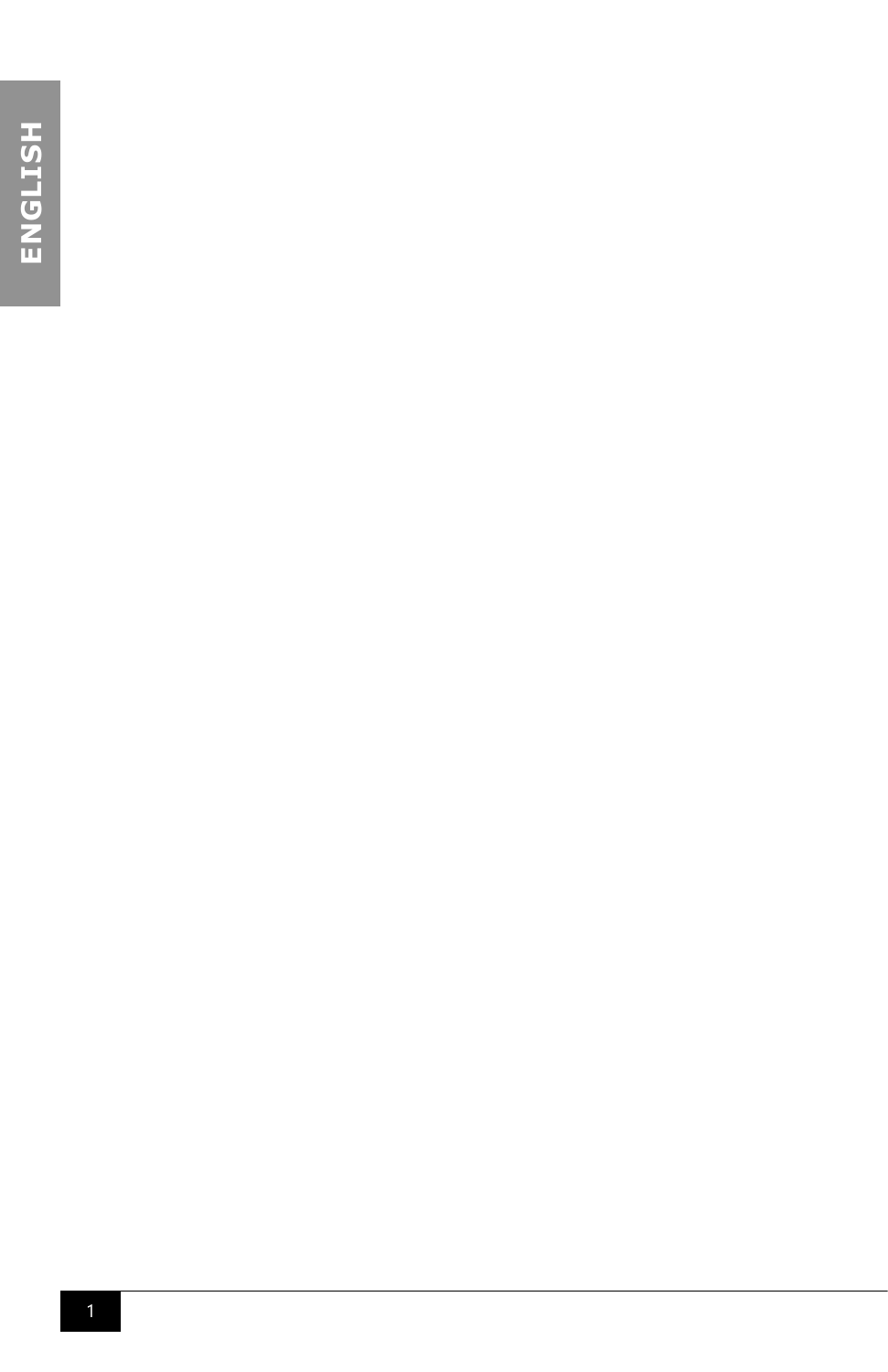### Make every day a party! Visit **www.nostalgiaproducts.com** for more fun products.

## **CONTENTS**

# **SAFETY**

Your safety and the safety of others is very important.

We have provided many important safety messages in this manual and on your appliance. Always read and obey all safety messages.



This is the safety alert symbol.

This symbol alerts you to potential hazards that can cause serious injury to you and others.

All safety messages will follow the safety alert symbol.

All safety messages will tell you what the potential hazard is, tell you how to reduce the chance of injury, and tell you what can happen if the instructions are not followed.

### **Appliance Specifications:**

120 Volts , 60 Hertz, 500 Watts



THIS PRODUCT IS FOR USE IN 120V AC OUTLET ONLY.

Refer to **www.nostalgiaproducts.com/user-manuals/** for the most updated manual.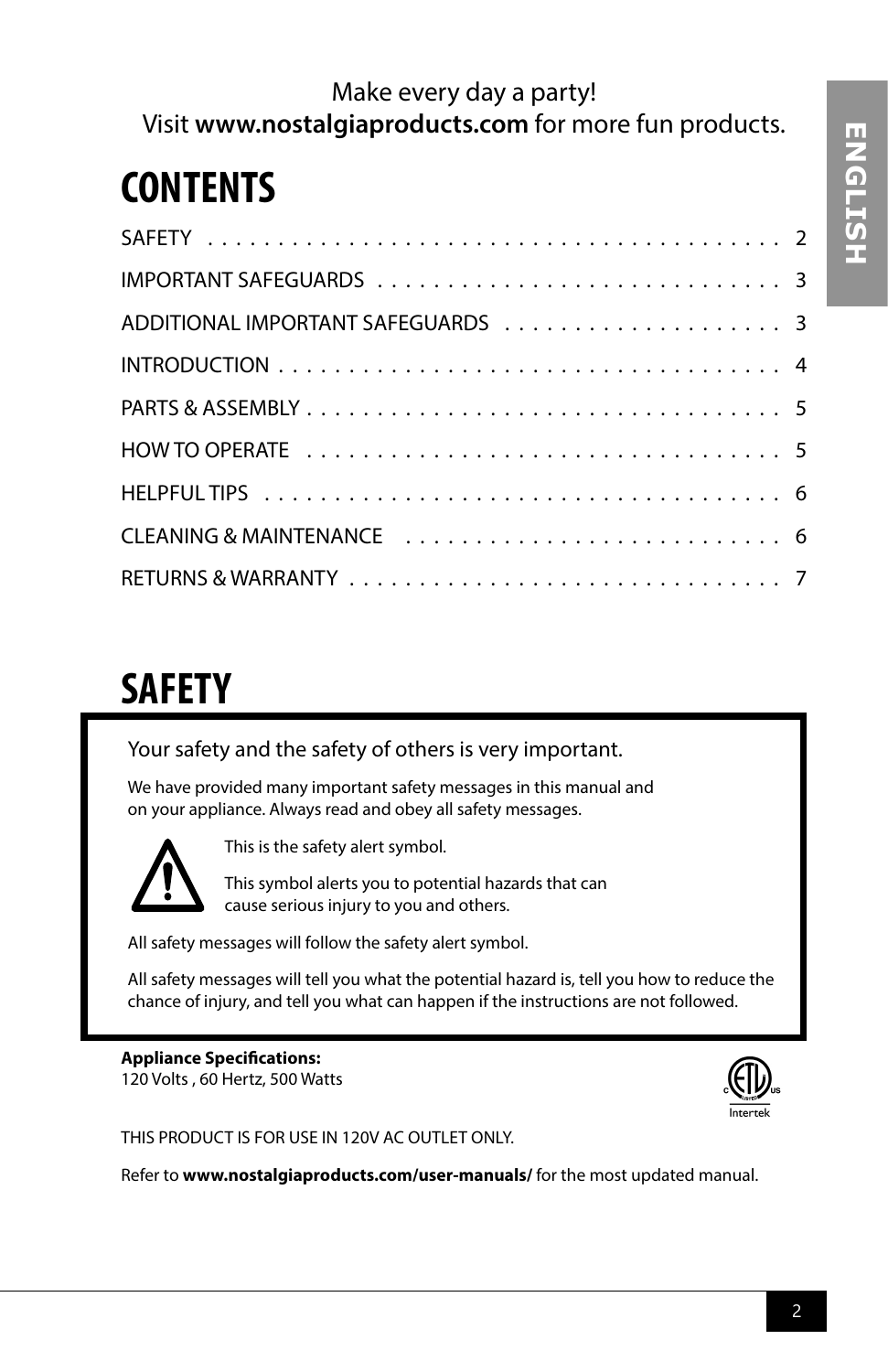# **HSLISNE ENGLISH**

# **IMPORTANT SAFEGUARDS**

**A person who has not read and understood all operating and safety instructions is not qualified to operate this appliance. All users of this appliance must read and understand this Instruction Manual before operating or cleaning this appliance.**

**When using electrical appliances, basic safety precautions should always be followed, including:**

### **1. Read all instructions before operating this appliance.**

- 2. DO NOT TOUCH the hot surfaces. Use handles or knobs.
- 3. This appliance is NOT A TOY.
- 4. Unsupervised young children and cognitively challenged individuals should never operate this appliance.
- 5. Close supervision is necessary when any appliance is used by or near children.
- 6. To protect against electrical shock do not immerse cord, plug or any part of this unit in water or other liquids.
- 7. Unplug from outlet when not in use, before removing parts and before cleaning. Allow to cool before putting on or taking off any parts, and before cleaning.
- 8. DO NOT operate any appliance with a damaged cord or plug, or after the appliance malfunctions, or if the appliance has been damaged in any manner. Return the appliance to the nearest repair shop for examination, repair or adjustment.
- 9. The manufacturer does not recommend the use of accessory attachments other than what is provided by the manufacturer. Use of attachments may cause injuries.
- 10. DO NOT use the appliance for other than its intended use.
- 11. DO NOT use outdoors. FOR HOUSEHOLD USE ONLY.
- 12. DO NOT place on or near a hot gas or electric burner, or in a heated oven.
- 13. DO NOT let cord hang over edge of table or counter, or touch hot surfaces.
- 14. NEVER leave unit unattended while in use or when plugged into an outlet.
- 15. Extreme caution must be used when moving an appliance containing hot food.

# **ADDITIONAL IMPORTANT SAFEGUARDS**

### **Operating Safety Precautions**

- 1. Prior to plugging appliance into the wall outlet, ensure temperature control dial is set to "OFF" position. To disconnect completely, set temperature dial to "OFF" and unplug the hot plate.
- 2. When in use, keep hot plate a minimum of 10-12 inches away from walls.
- 3. Place on a stable, heat-resistant surface and in a well-ventilated area. Place the appliance on a dry and horizontal surface.
- 4. A fire may occur if the hot plate is covered or touching flammable material, such as curtains, draperies, walls and the like, while in operation.
- 5. Do not place any flammable materials in or on the hot plate, such as paper, cardboard, plastic, etc.

6.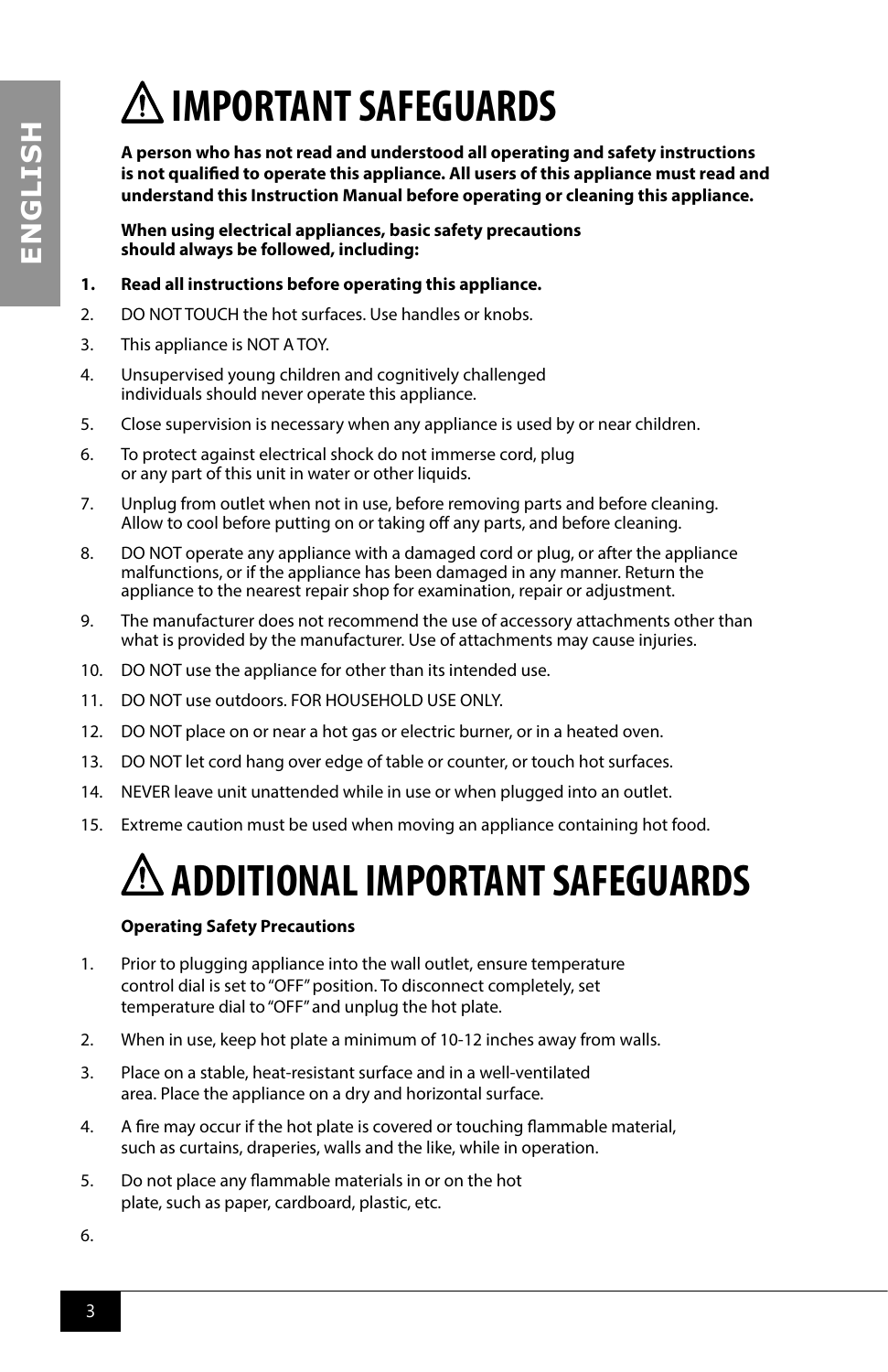- 7. To ensure an optimum performance life for the hot plate, avoid dropping any food on the heating element.
- 8. Always pull the plug out from the wall outlet. Never pull the cord.
- 9. If the electric circuit in use is overloaded with other appliances, this appliance may not operate properly. The appliance should be operated on a separate electrical circuit from other operating appliances.
- 10. Clean the appliance regularly, as a build-up of grease poses a fire hazard.
- 11. Always allow the appliance to cool completely before cleaning.
- 12. Do not attempt to move the appliance with cookware on top.

### **Instructions for the Electrical Cord and Plug**

- 1. This appliance has a polarized plug (one blade is wider than the other). To reduce the risk of electrical shock, this plug is intended to fit into a polarized outlet only one way. **If the plug does not fit fully into the outlet, reverse the plug. If it still does not fit, contact a qualified electrician. Do not attempt to modify the plug in any way.**
- 2. A short power supply cord is provided to reduce the risk resulting from becoming entangled or tripping over a long cord.
- 3. If a long detachable power-supply cord or extension cord is used:
	- Extension cords can be used if care is exercised in their use.
	- The marked electrical rating of the cord or extension cord should be at least as great as the electrical rating of the appliance.
	- When using a longer cord or extension cord, make sure that the cord does not drape over a countertop or tabletop where it can be pulled on or tripped over unintentionally.
- 4. The manufacturer does not recommend using this machine in countries that do not support 120V AC even if a voltage adapter, transformer, or converter is in use.

# **SAVE THESE INSTRUCTIONS!**

# **INTRODUCTION**

Thank you for purchasing the MyMINI™ HOT PLATE from Nostalgia! This 500-watt hot plate is the perfect addition in and away from home. Easily transport from home, to the office, a dorm, or a camper for home cooked meals made anywhere.

### Features

- Single hotplate for coffee, soup, noodles, and more
- Adjustable temperature control for desired heat level
- 4" cast iron heating surface
- Small size that is easy to take with for travel, outdoors, offices, and more
- Automatic shutoff function
- Overheating protection fuse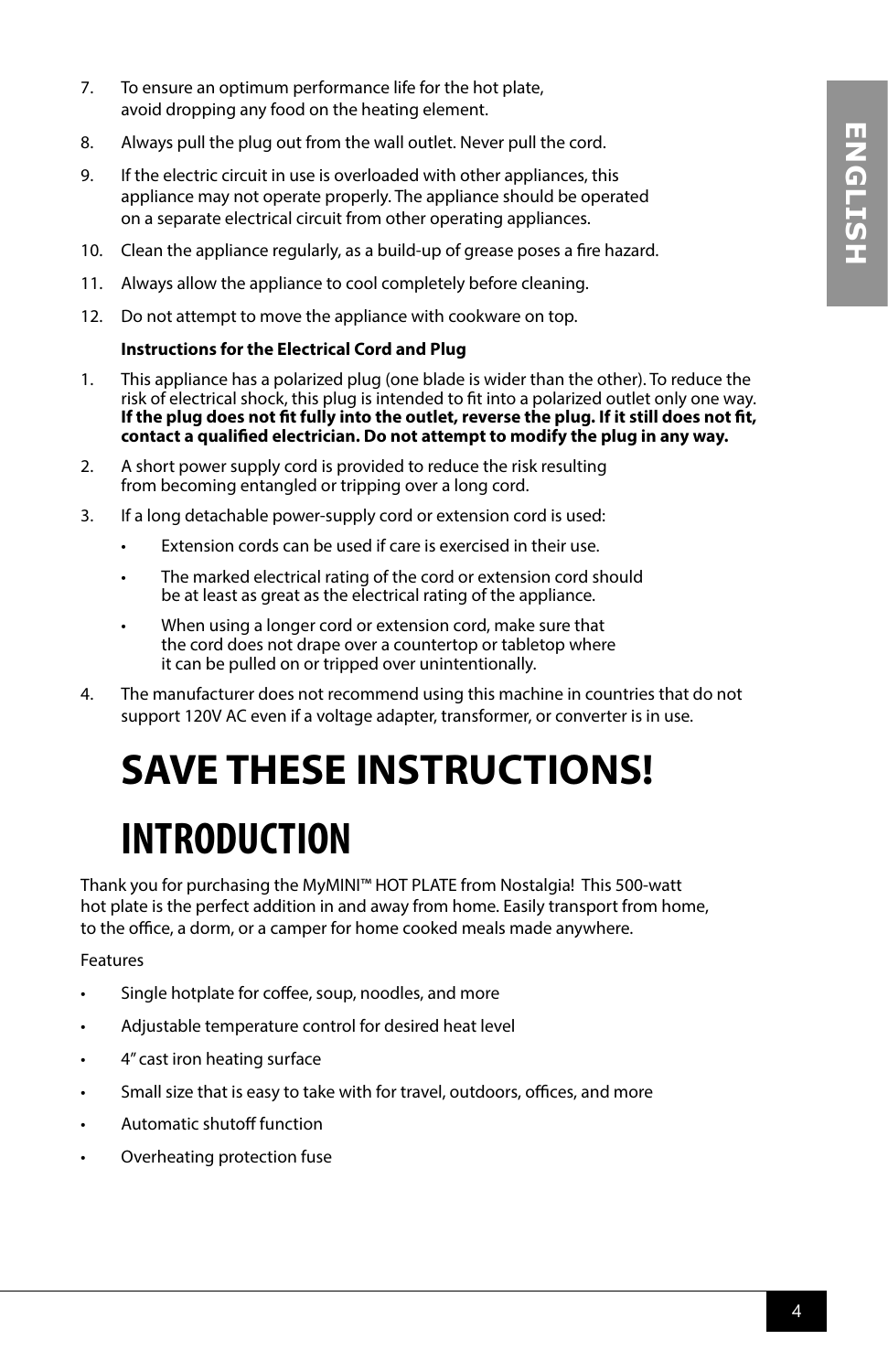### **PARTS & ASSEMBLY**



### **HOW TO OPERATE**

Before first use, place the hot plate on a flat, sturdy and heat-resistant surface. **NOTE**: It is also recommended to turn the hot plate on the highest heat setting and heat up for several minutes. This will burn off any residue left from manufacture. Some odor and smoke could develop during this process, ensure good ventilation and it should disappear after few minutes of use.

- 1. Place the unit on a clean, dry and level surface near an electrical outlet. Allow about eight inches of clear space all around the exterior of the unit.
- 2. Make sure temperature control knob is set to the "OFF" position.
- 3. Plug into a wall outlet.
- 4. For most efficient operation, select a pot or pan that has a bottom diameter that fits the 4-inch heating plate. **NOTE**: When trying to boil water or wanting to get maximum heat, it's best if using a thin pot or pan for better transfer of heat. It's also recommended to use a lid to keep the heat inside. **CAUTION:** Do NOT place thick-walled glassware, plastic containers, soft-glass bottles, or jars on the hot plate.
- 5. Place the pot or pan onto the hot plate and use the temperature guide to cook as instructed by your recipe. **NOTE**: The hot plate will automatically turn on and off (light turns on and off) when the temperature reaches maximum temperature so it doesn't overheat and melt internal components. This will not affect cooking temperature or time
- 6. After cooking is finished, turn the temperature control knob to the "OFF" position.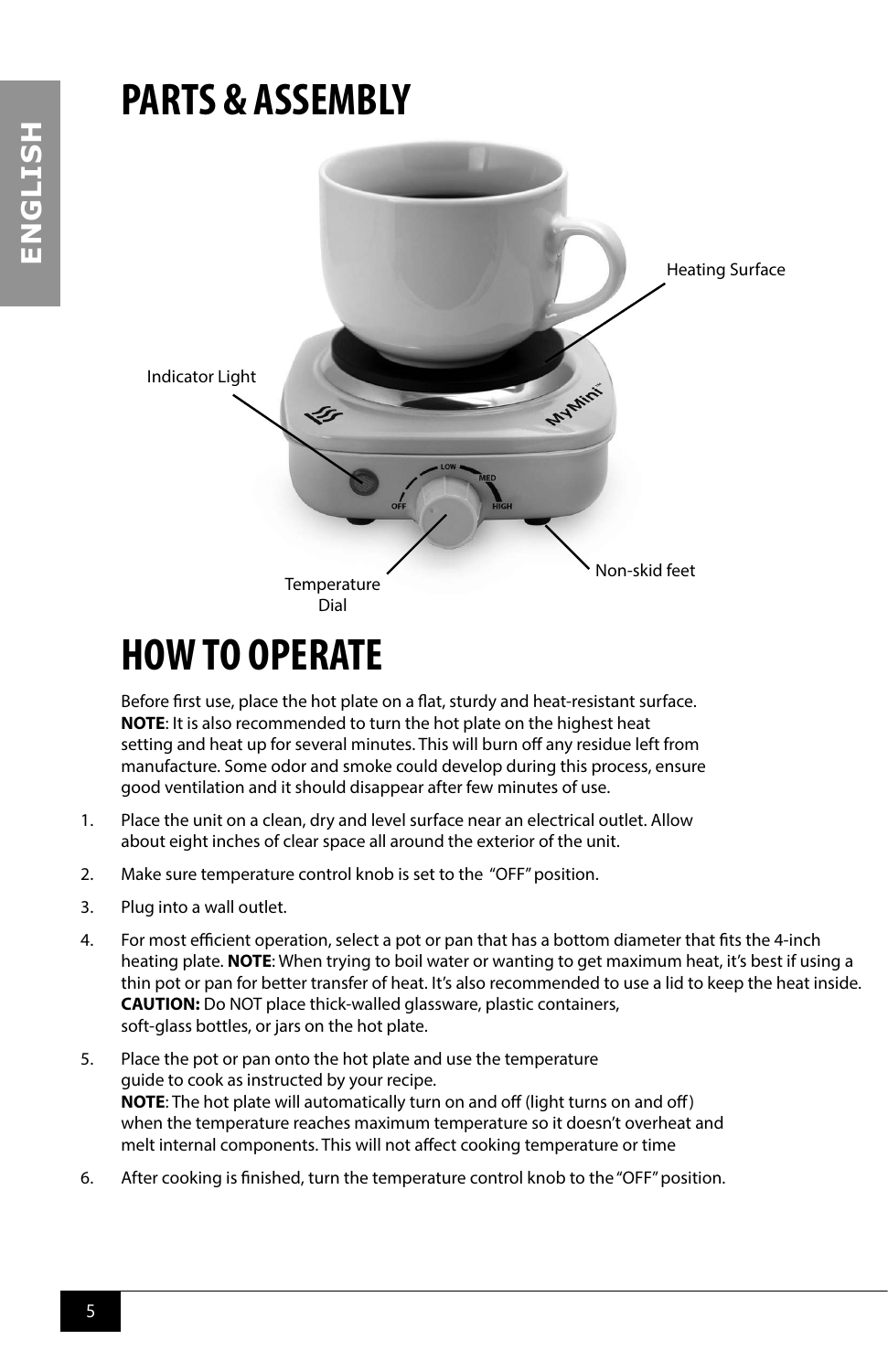### **Temperature Guide:**

| On (lowest<br>heat setting*) | $150^{\circ}$ F | Simmering and heating beverages like coffee or hot tea         |
|------------------------------|-----------------|----------------------------------------------------------------|
| l Low                        | $260^{\circ}$ F | Cooking soup, melting foods like chocolate                     |
| l MID                        | $510^{\circ}$ F | Sautéing, frying, or grilling meat, vegetables, and other food |
| l High                       | $640^{\circ}$ F | Bringing water to a boil and steaming foods such as vegetables |

\*For the lowest possible heat setting, turn the Temperature Dial clockwise from OFF until just when the indicator light turns on.

### **HELPFUL TIPS**

### **NEVER leave the appliance unattended while operating.**

- Do not touch the heating element or the body of the hot plate while in operation as it will be extremely hot.
- The hot plate heating element will remain hot for some time, even after it has been turned to the "OFF" position. Always wait for the hot plate to cool completely before cleaning or storing.
- Avoid dripping liquids on the surface of the hot plate while cooking.
- Do not use pots and pans with uneven bottoms for cooking on the hot plate.
- Do NOT use thick-walled glassware, plastic containers, softglass bottles, or jars on the hot plate.
- Never heat food directly on the hot plate as doing so will pose a risk of fire or electric shock.
- The hot plate must be turned "OFF" and disconnected from power when not in use.
- The pots and pans to be used on the hot plate should not extend beyond the hot plate itself or prevent access to the temperature control knob.

### **CLEANING & MAINTENANCE**

Please take care of your HOT PLATE by following these simple instructions.

- 1. Turn the temperature control knob to the OFF position.
- 2. Unplug from the wall outlet.
- 3. Make sure the appliance is cool before cleaning.
- 4. Clean the body of the hot plate with a damp cloth using a nonabrasive household detergent. Wipe it thoroughly clean.
- 5. Clean the cooking plate with household cleaning powder and wipe clean with a damp cloth. Let it dry before its next use.

### **NOTE**:

- Do not use harsh or abrasive cleaners
- Do not immerse any part of appliance or power cord in water or any other liquid.
- The electric burner is not dishwasher safe.
- Any other servicing should be by a certified technician.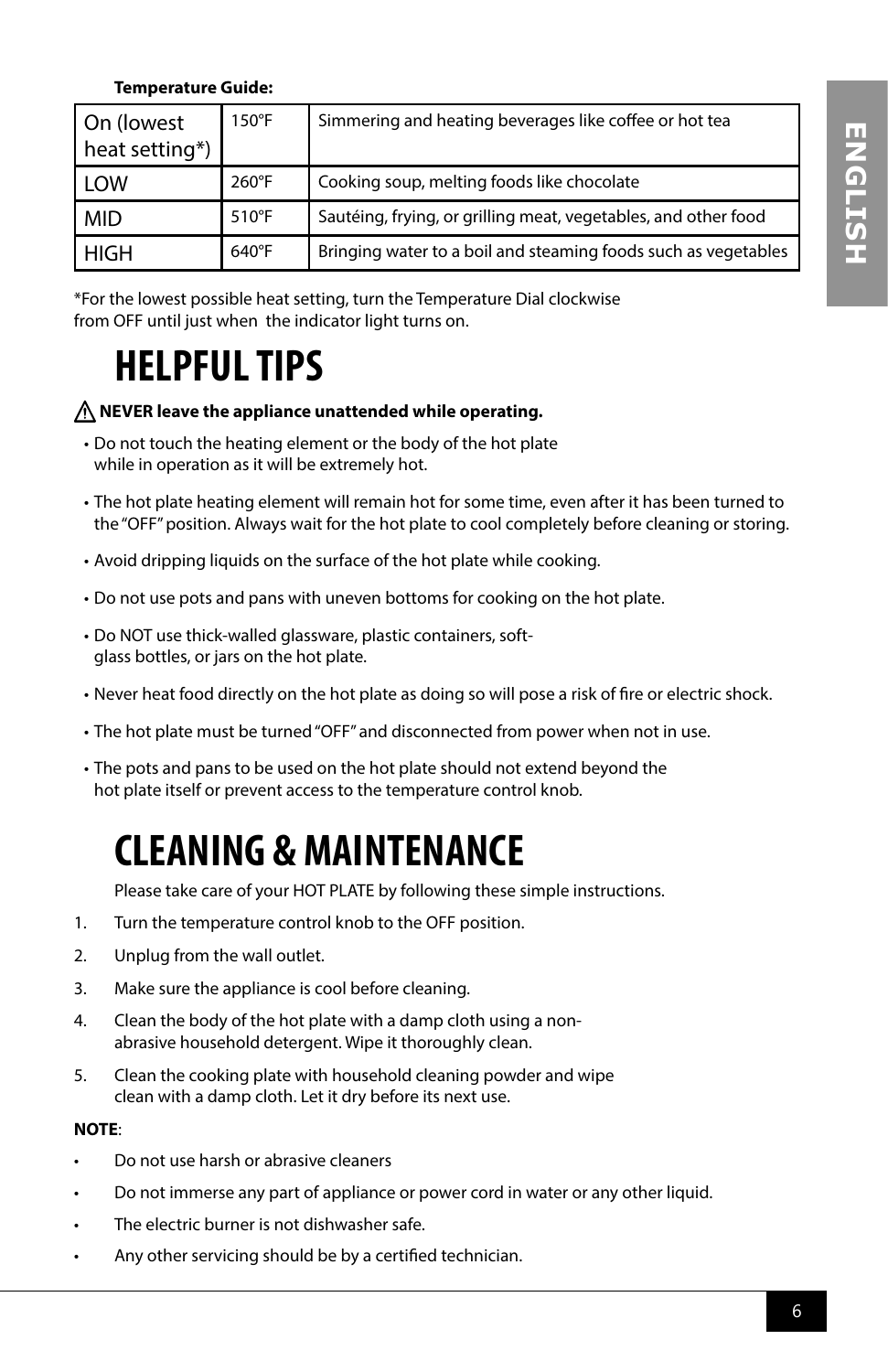### **RETURNS & WARRANTY**

SHOULD YOUR UNIT NOT WORK OR IF DAMAGED WHEN YOU FIRST TAKE IT OUT OF THE BOX, PLEASE RETURN IT TO THE PLACE OF PURCHASE IMMEDIATELY.

### **MyMINI™ HOT PLATE / NMHP1AQ**

Should you have any questions, please contact us via email or at the customer service number listed below between the hours of 9:00 AM and 4:00 PM, Monday through Friday, Central Standard Time.

#### **Distributed by:**

Nostalgia Products LLC 1471 Partnership Dr. Green Bay, WI 54304-5685 Customer Service Phone: (920) 347-9122 Web: www.nostalgiaproducts.com

#### **Customer Service Inquiry**

To submit a Customer Service inquiry, go to www.nostalgiaproducts.com and fill out the Customer Service Inquiry form and click the Submit button.

A representative will contact you as soon as possible.

#### **Product Warranty Terms**

Nostalgia Products LLC (the "Company") hereby warrants that for a period of one (1) year from the date of original purchase, this product will be free of defects in material and workmanship under normal home use, provided that the product is operated and maintained in accordance with the operating instructions. As the sole and exclusive remedy under this warranty, the Company will at its discretion either repair or replace the product found to be defective, or issue a refund on the product during the warranty period. This warranty is only available to the original retail purchaser of the product from the date of initial retail purchase, and is only valid with the original sales receipt, as proof of purchase date is required to obtain warranty benefits. All warranty claims must be brought to the attention of the Company within the warranty period and no later than 30 days of the failure to perform. This warranty does not cover normal wear or damage caused by shipping, mishandling, misuse, accident, alteration, improper replacement parts, or other than ordinary household use. You may be required to return the product (with shipping prepaid by you) for inspection and evaluation. Return shipping costs are not refundable. The Company is not responsible for returns damaged or lost in transit. Unless otherwise specifically permitted by the operating instructions, this warranty applies to indoor household use only. In order to obtain service under this warranty, please contact the Company at the telephone number listed above or by filling out the Customer Service Inquiry Form located at www.nostalgiaproducts.com. Warranty valid only in USA and Canada.

This warranty is in lieu of all other warranties, expressed or implied, including warranties of merchantability and fitness for a particular purpose, which are hereby excluded to the extent permitted by law. In no event shall the Company be liable for any indirect, incidental, consequential, or special damages arising out of or in connection with this product or the use thereof. Some states, provinces or jurisdictions do not permit the exclusion or limitation of incidental or consequential damages, so the foregoing exclusion or limitation may not apply to you.

#### **This warranty does not apply to re-manufactured merchandise.**

Please read the operating instructions carefully. Failure to comply with the operating instructions will void this warranty.

#### **For more information, visit us online at www.nostalgiaproducts.com.**

Like us on Facebook at www.facebook.com/NostalgiaElectrics. Follow our boards on Pinterest at www.pinterest.com/nostalgiaelctrx. Tweet along with us on Twitter at www.twitter.com/NostalgiaElctrx.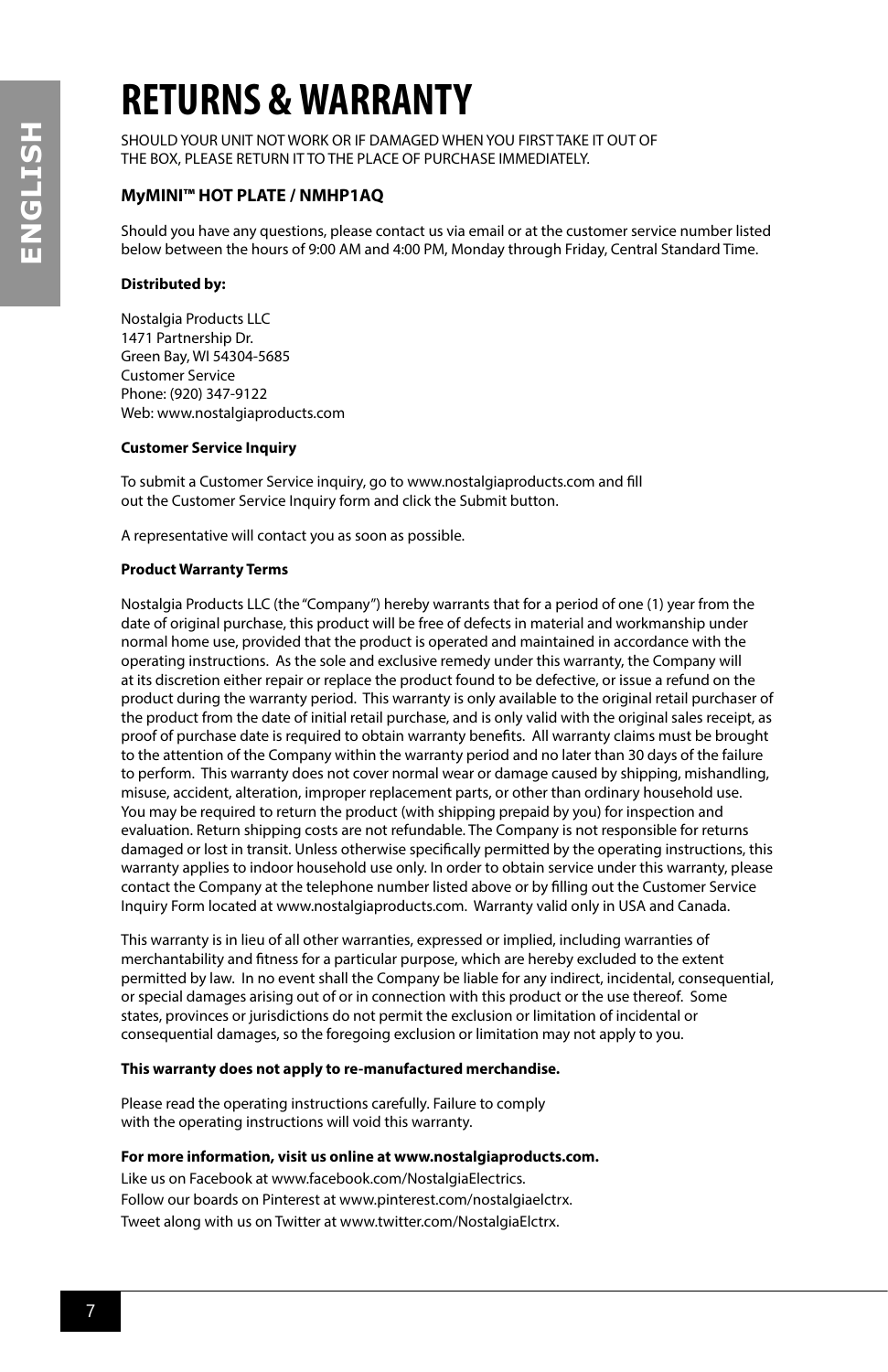## **REVIEW & REGISTRATION**

### **WELCOME TO THE NOSTALGIA PARTY!**

### **Do you love our product?**

Give us your product REVIEW, REGISTER for updates, and get entered to WIN PRIZES! You can also gain access to exclusive discounts, fresh new recipes, monthly specials & more!

To leave a review:

- Visit the site you purchased the product from
- Go to the product page
- Leave a 5-star review!



To register for updates:

- Scan the QR Code below or go to nostalgiaproducts.com/pages/warranty-information
- Enter your product name, purchase date, and email to subscribe for prizes!



• Note: warranty registration is not required. Please keep a copy of your purchase receipt in the event service is needed.

If you aren't happy, please let us know so we can help!

### **Customer service:**

(920) 347-9122 or visit our online contact form: https://nostalgiaproducts.com/pages/support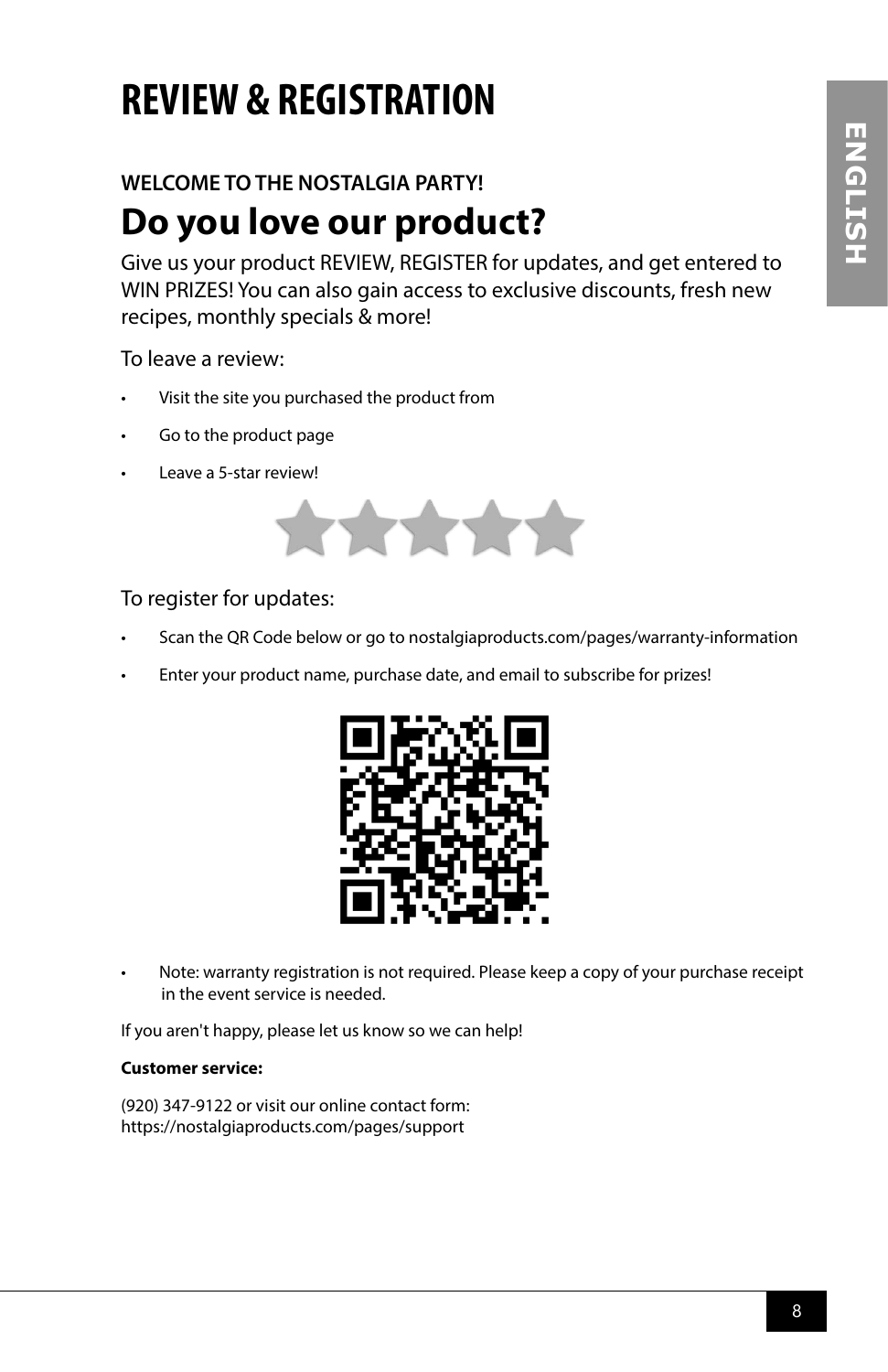### ¡Convierta todos los días en una fietsa! Visite **www.nostalgiaproducts.com** para ver más productos divertidos.

### **CONTENIDOS**

| SALVAGUARDIAS IMPORTANTES ADICIONALES 10 |
|------------------------------------------|
|                                          |
|                                          |
|                                          |
|                                          |
|                                          |
|                                          |

### **SEGURIDAD**

Su seguridad y la seguridad de los demás es muy importante.

Hemos incluido varios mensajes importantes de seguridad en este manual y en su aparato. Siempre lea y cumpla con todos los mensajes de seguridad.



Éste es un símbolo de alerta de seguridad.

Este símbolo le avisa de los peligros potenciales que pueden matar o herir a otros.

Todos los mensajes de seguridad tendrán el símbolo de alerta de seguridad.

Todos los mensajes de seguridad le dirán cuál es el peligro potencial, cómo reducir la probabilidad de daños y qué puede suceder si no se siguen las instrucciones.

**Especificaciones del Aparato:** 120 Volts , 60 Hertz, 500 Watts



ESTE PRODUCTO SÓLO DEBE USARSE CON UN TOMACORRIENTE DE 120V AC.

Visite **www.nostalgiaproducts.com/user-manuals/** para ver el manual más actualizado.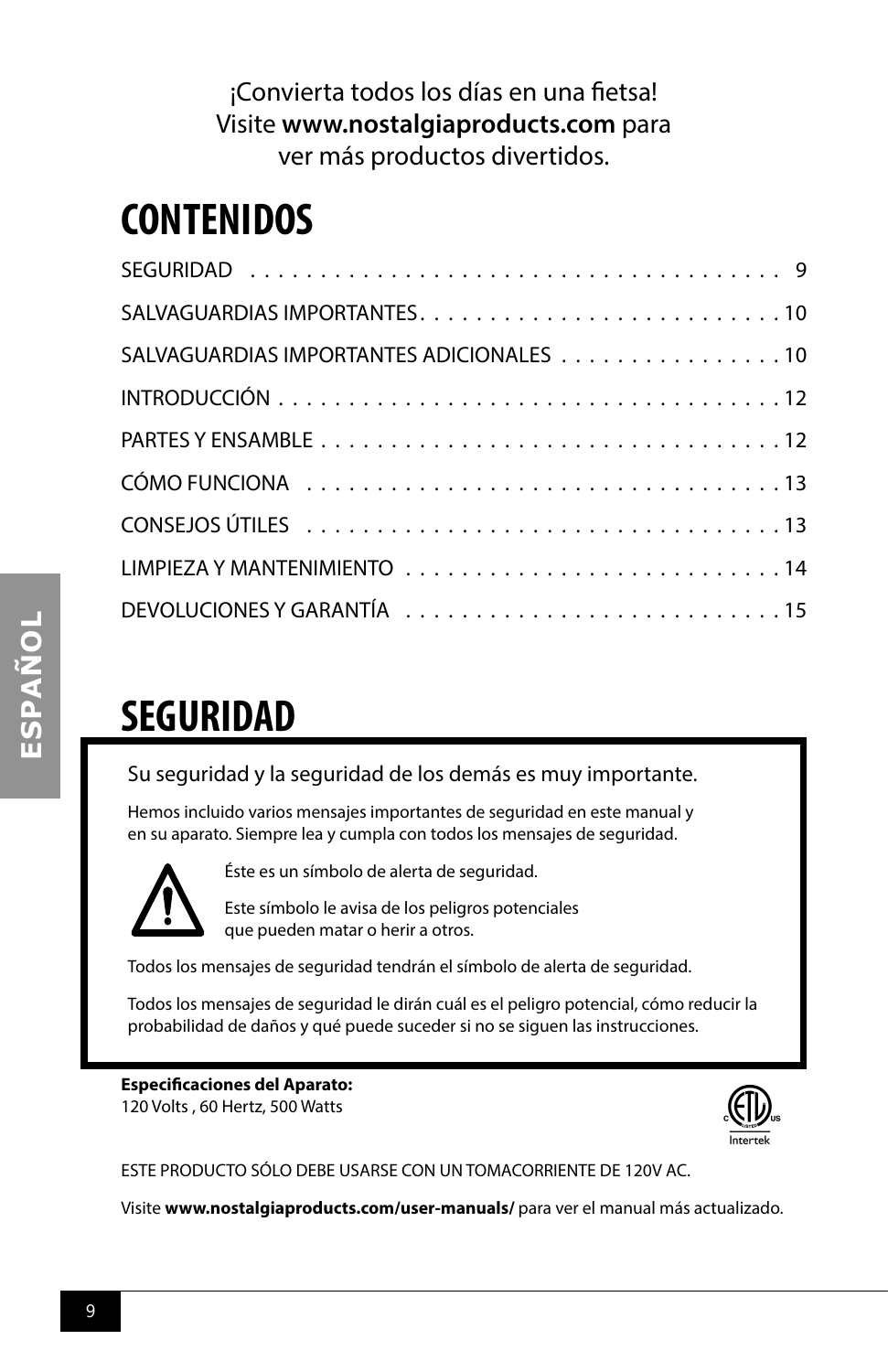# **SALVAGUARDIAS IMPORTANTES**

**Una persona que no haya leído y comprendido todas las instrucciones de uso y seguridad no está calificada para utilizar este aparato. Todos los usuarios de este dispositivo deben leer y comprender este Manual de instrucciones antes de utilizar o limpiar este aparato.**

**Cuando utiliza aparatos eléctricos, siempre se deben seguir algunas medidas básicas de seguridad que incluyen las siguientes:**

#### **1. Lea todas las instrucciones antes de utilizar este aparato.**

- 2. NO TOQUE las superficies calientes. Use agarraderas o mangos.
- 3. Este aparato NO ES UN JUGUETE.
- 4. Los niños pequeños sin supervisión y las personas con limitación cognitiva nunca deben utilizar este aparato.
- 5. Una supervisión estricta se requiere cuando un aparato se use por niños o cerca de ellos.
- 6. Como medida de protección contra el riesgo de descarga eléctrica, no sumerja el cable, los enchufes ni ninguna otra parte de la unidad en agua ni en otros líquidos.
- 7. Desconéctelo del tomacorriente cuando no esté en uso, antes de retirar piezas y antes de la limpieza. Déjelo enfriar antes de colocar o retirar cualquiera de las piezas, y antes de la limpieza.
- 8. NO utilice ningún aparato con el cable o el enchufe dañados, ni si el aparato tiene desperfectos o SI se ha dañado de cualquier manera. Devolver el aparato al taller de reparación más cercano para su reparación o ajuste.
- 9. El fabricante no recomienda el uso de otros aditamentos o accesorios diferentes a los proporcionados por el fabricante. El uso de accesorios puede provocar lesiones.
- 10. NO utilice el aparato para otros usos que no haya sido diseñado.
- 11. NO utilice el aparato al aire libre. SOLO PARA USO DOMÉSTICO.
- 12. NO lo coloque sobre o cerca de una hornilla eléctrica o gas caliente, o en un horno caliente.
- 13. NO permita que el cable cuelgue sobre el borde de la mesa o del mostrador, ni que toque superficies calientes.
- 14. NUNCA deje la unidad desatendida mientras esté en uso o cuando esté enchufada a una toma de corriente.
- 15. Debe ser extremadamente cuidadoso al mover cualquier aparato con comida caliente.
- 16. Siempre conecte primero el enchufe al aparato, luego enchufe el cable a la toma de corriente. Para desconectar, mueva todos los controles a "apagar" y luego retire el enchufe del tomacorriente.

### **SALVAGUARDIAS IMPORTANTES ADICIONALES**

### **Precauciones de seguridad operativa**

- 1. Antes de conectar el aparato en el tomacorriente de pared, asegúrese de que los interruptores de control de temperatura están en la posición "APAGADO". Para desconectar completamente, ponga el control deslizante de temperatura en "APAGADO" y desconecte el anafe.
- 2. Durante el uso, mantenga alejado el anafe a 25-30 centímetros como mínimo de las paredes.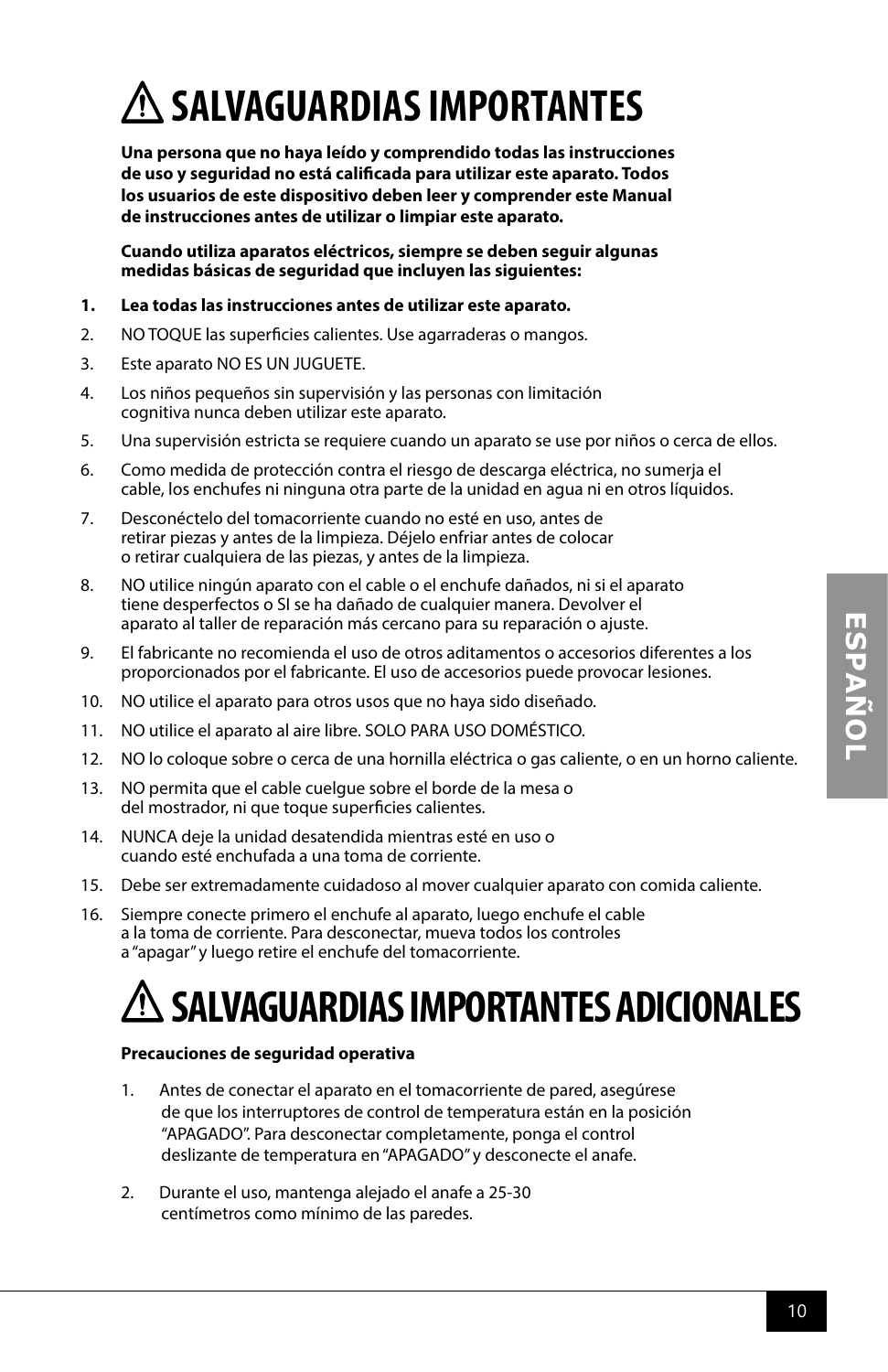- 3. Colóquelo en una superficie estable y termorresistente y en un área bien ventilada. Coloque el aparato en una superficie horizontal seca.
- 4. Puede producirse un incendio si, durante su funcionamiento, el anafe se cubre o entra en contacto con material inflamable, tal como cortinas, cortinajes, paredes y similares.
- 5. No coloque ningún material inflamable en el anafe, tal como papel, cartón, plástico, etc.
- 6. Para asegurar una vida útil óptima para el anafe, evite que caiga cualquier alimento sobre el elemento de calentamiento.
- 7. Siempre saque el enchufe del tomacorriente de pared. Nunca tire del cordón.
- 8. Si el circuito eléctrico en uso se sobrecarga con otros aparatos, este aparato puede no funcionar correctamente. El aparato debe funcionar en un circuito eléctrico separado de otros aparatos en funcionamiento.
- 9. Limpie regularmente el aparato, puesto que la acumulación de grasa representa un riesgo de incendio.
- 10. Siempre deje que el aparato se enfríe completamente antes de limpiarlo.
- 11. No intente mover el aparato con utensilios de cocina encima.

### **Instrucciones para el cable eléctrico y el enchufe**

- 1. El aparato tiene un enchufe polarizado (una patita más ancha). Se diseñó para reducir el riesgo de descarga eléctrica, dado que entra en un tomacorriente polarizado solo en una posición. Si el enchufe no entra bien en la toma de corriente, déle la vuelta. Si aún así no entra,comuníquese con un electricista calificado. No modifique el enchufe de ninguna manera.
- 2. Se provee un cable de alimentación corto para reducir el riesgo resultantede enredarse o tropezar con un cable largo.
- 3. Si se utiliza un cable alargador o un cable de alimentación más largo:
	- Unos cables de extensión se pueden utilizar si se tiene cuidado con su uso.
	- Las características nominales del grupo de cables o del cable de extensión deben ser al menos iguales a las del aparato.
	- Cuando se utiliza un cable largo o cable de extensión, asegúrese de que el cable no sobresalga de la encimera ni una mesa ya que se puede halar o tropezarse con el cable involuntariamente.
- 4. El fabricante no recomienda el uso de esta máquina en países que no admiten 120V CA incluso si se está usando un adaptador, transformador o convertidor de voltaje.

### **¡GUARDE ESTAS INSTRUCCIONES!**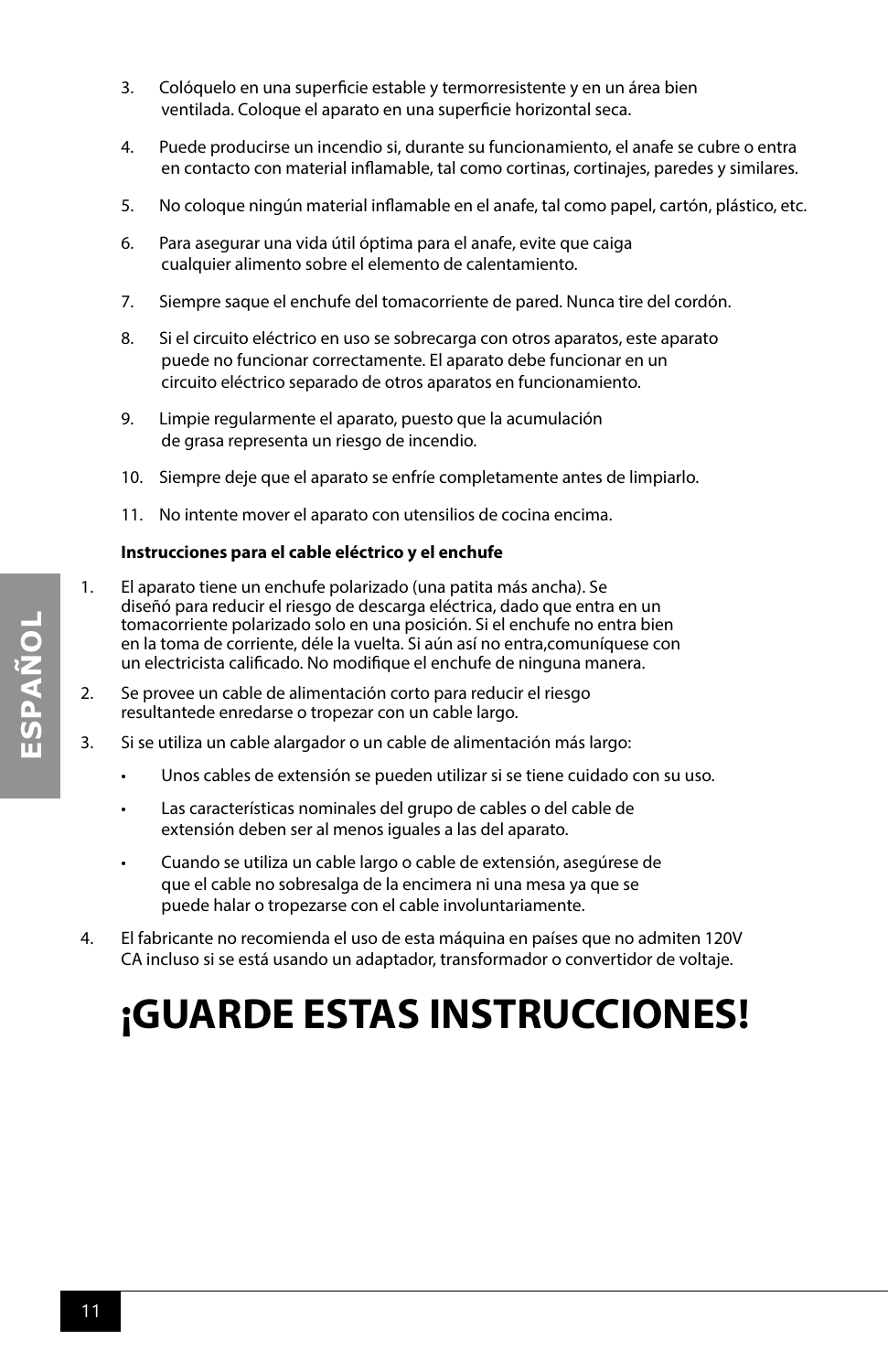## **INTRODUCCIÓN**

¡Gracias por comprar el PLACA CALIENTE MyMINI™ De Nostalgia! Este anafe de 500 vatios es el complemento perfecto en el hogar y también lejos. Fácil de transportar del hogar, a la oficina, un dormitorio, o una caravana para preparar comidas hogareñas hechas donde quiera.

Características:

- Placa calefactora individual para café, sopa, fideos y más
- Control de temperatura ajustable para el nivel de calor deseado
- Superficie de calentamiento de hierro fundido de 4"
- Tamaño pequeño ideal para viajes, actividades al aire libre, oficinas y más
- Función de apagado automático
- Fusible de protección contra sobrecalentamient

### **PARTES Y ENSAMBLE**



Antes del primer uso, coloque el anafe en una superficie plana,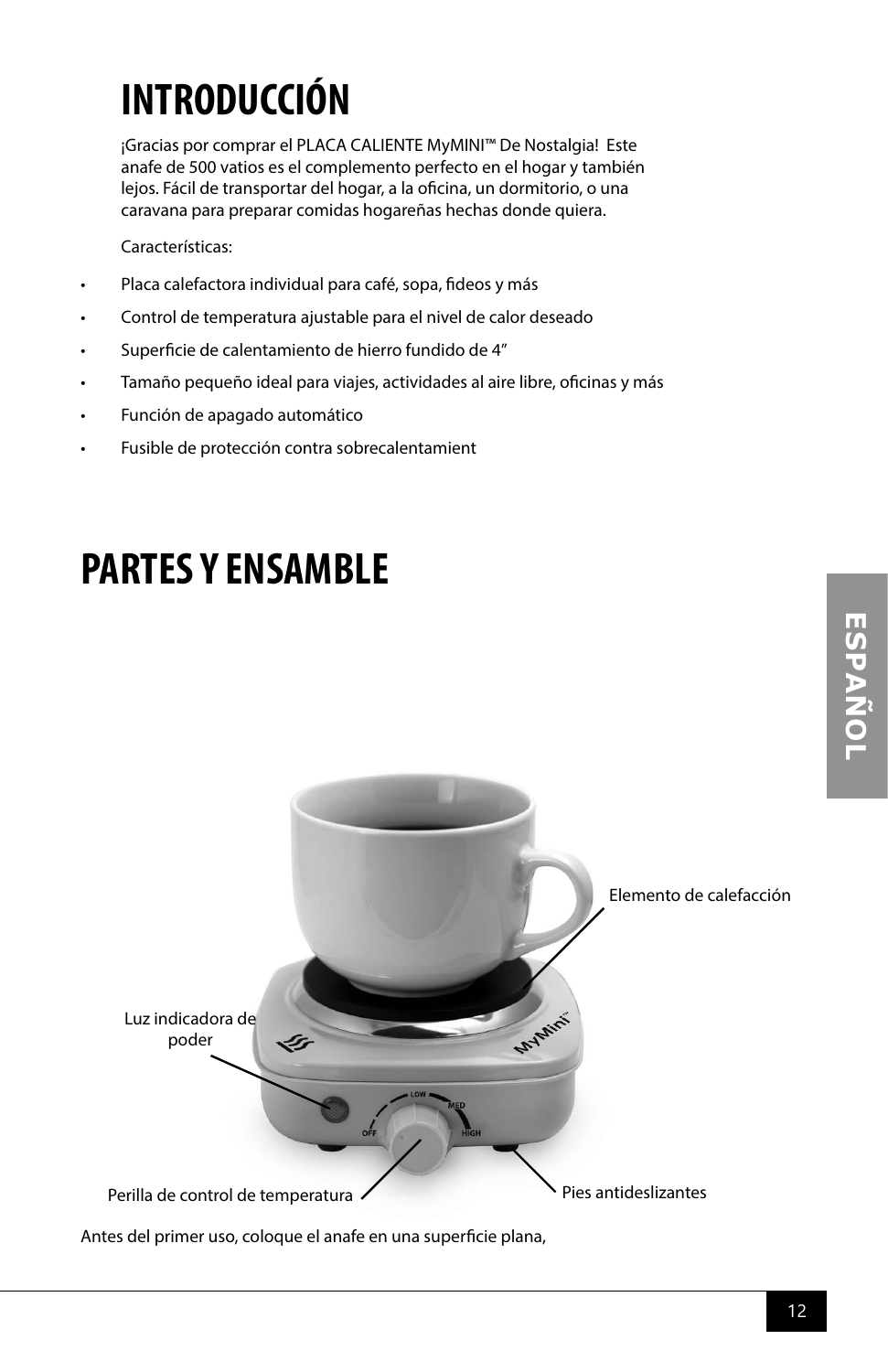robusta y termorresistente. Encuentre una superficie limpia, seca, anti derrapante, nivelada cerca de una toma de corriente eléctrica.

**NOTA**: También se recomienda encender las placas calientes en la temperatura más alta y calentar durante varios minutos. Esto quemará cualquier residuo que quede de la fabricación. Podría desarrollarse algo de olor y humo durante este proceso, garantizar una buena ventilación y debería desaparecer después de unos minutos de uso.

- 1. Coloque la unidad en una superficie limpia, seca y nivelada cerca de una toma eléctrica. Deje aproximadamente veinte centímetros de holgura alrededor del exterior de la unidad.
- 2. Asegúrese de que el botón de control de temperatura está puesto en la posición "APAGADO".
- 3. Enchufe en un tomacorriente de pared con conexión a tierra.
- 4. Para el funcionamiento más eficiente, seleccione una olla o sartén que tenga un diámetro del fondo adecuado para la placa de calentamiento. **PRECAUCIÓN:** NO coloque cristalería de paredes gruesas, recipientes de plástico, botellas de vidrio blando ni jarras sobre la placa caliente.
- 5. Coloque la olla o sartén sobre la placa caliente y use la guía de temperaturas a continuación para cocinar el alimento como se indique por la receta. **NOTA**: La placa caliente se encenderá y apagará automáticamente (la luz se encenderá y apagará) cuando la temperatura alcance la temperatura máxima para que no se sobrecaliente y derrita los componentes internos. Esto no afectará la temperatura o el tiempo de cocción.
- 6. Después de terminar la cocción, gire el botón de control de temperatura hasta la posición "APAGADO".

|  | Guia de temperatura:                               |                                     |                                                                |  |
|--|----------------------------------------------------|-------------------------------------|----------------------------------------------------------------|--|
|  | Encendido<br>(configuración de<br>calor más baja*) | 150°F<br>$(49^{\circ}C)$            | Hervir y calentar bebidas como café o té caliente              |  |
|  | BAJO                                               | 260°F<br>$(127^{\circ}C)$           | Saltear, cocinar sopa, derretir<br>alimentos como el chocolate |  |
|  | <b>MEDIA</b>                                       | $510^{\circ}$ F<br>$(265^{\circ}C)$ | Freír verduras, asar ternera, pollo y salmón.                  |  |
|  | <b>ALTO</b>                                        | 640°F<br>$(338^{\circ}C)$           | Hervir agua y cocinar al vapor alimentos como verduras         |  |

### **Guía de temperatura:**

\*Para obtener el ajuste de calor más bajo posible, gire el dial de temperatura en el sentido de las agujas del reloj desde APAGADO hasta que se encienda la luz indicadora.

# **CONSEJOS ÚTILES**

### **NUNCA deje desatendido el aparato mientras esté funcionando.**

- No toque el elemento de calentamiento ni el cuerpo del anafe durante el funcionamiento puesto que estará extremadamente caliente.
- El elemento de calentamiento del anafe permanecerá caliente durante algún tiempo, incluso después de haberlo puesto en la posición "APAGADO". Siempre espere que la placa caliente se enfríe completamente antes de limpiarla o guardarla.
- Evite derramar líquidos sobre la superficie de la placa caliente mientras cocina.
- No use ollas ni sartenes con fondos abollados para cocinar en el anafe.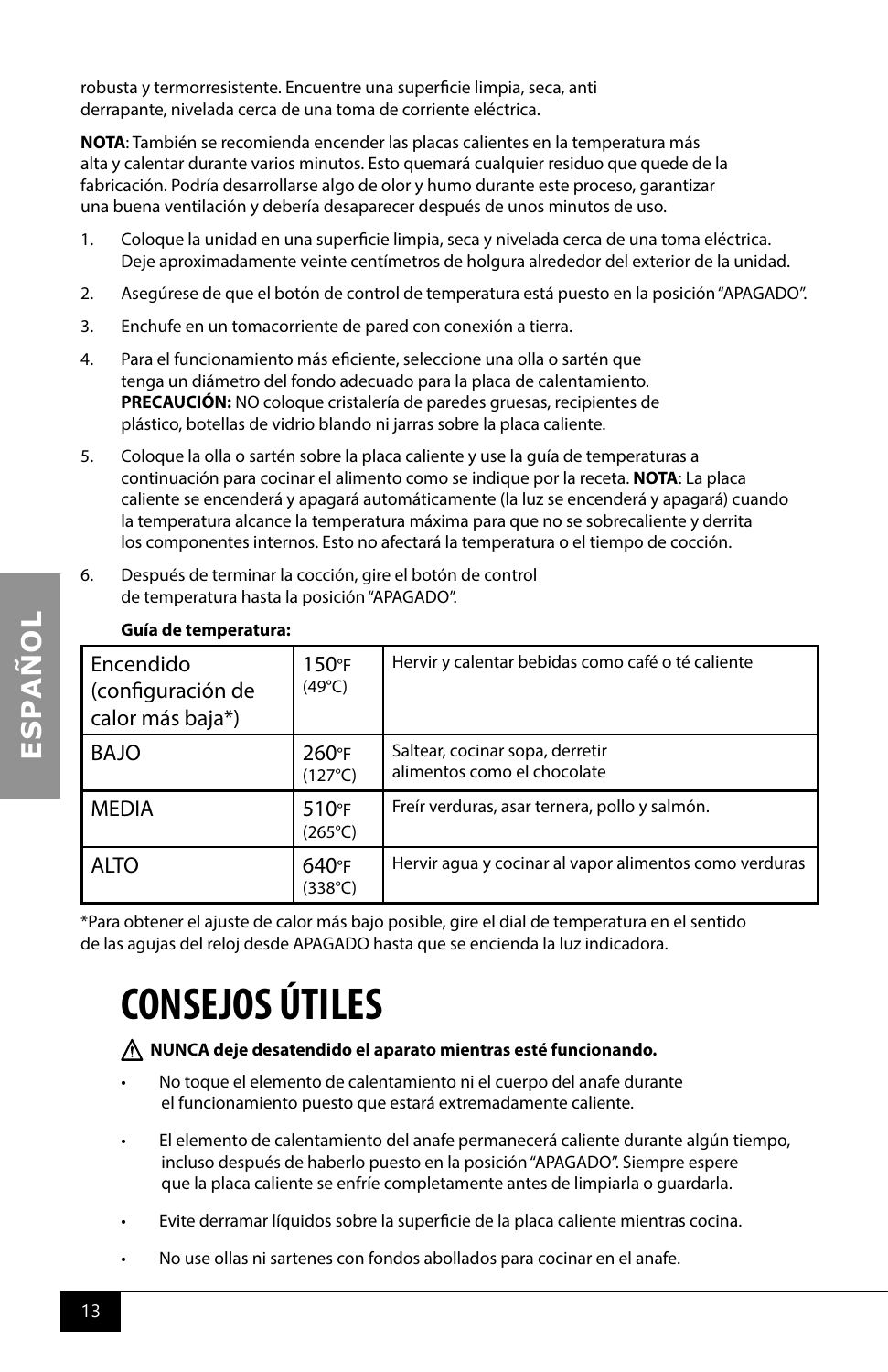- Nunca caliente alimentos directamente en la placa caliente puesto que hacerlo representará un riesgo de incendio o de descarga eléctrica.
- El anafe debe estar en la posición "APAGADO" y desconectado de la energía cuando no esté en uso.
- Las ollas y sartenes que se usen en el anafe no deben extenderse más allá de la propia placa caliente ni impedir el acceso al botón de control de temperatura.

### **LIMPIEZA Y MANTENIMIENTO**

Por favor, cuide de su Anafe con quemador único siguiendo estas simples instrucciones.

- 1. Ponga el botón de control de temperatura en la posición APAGADO.
- 2. Desconecte del tomacorriente de pared.
- 3. Asegúrese de que el aparato está frío antes de limpiarlo.
- 4. Limpie el cuerpo del anafe con un paño húmedo en un detergente doméstico no abrasivo. Frote hasta limpiar completamente.
- 5. Limpie la placa de cocción con polvo limpiador doméstico y frote hasta limpiar con un paño húmedo. Déjela secar antes de su próximo uso.

### **NOTA**:

- No use limpiadores ásperos ni abrasivos
- No sumerja ninguna parte del aparato ni el cordón de alimentación en agua ni en ningún otro líquido.
- El quemador eléctrico no es apto para lavavajillas.
- Cualquier otro mantenimiento debe hacerlo un técnico certificado.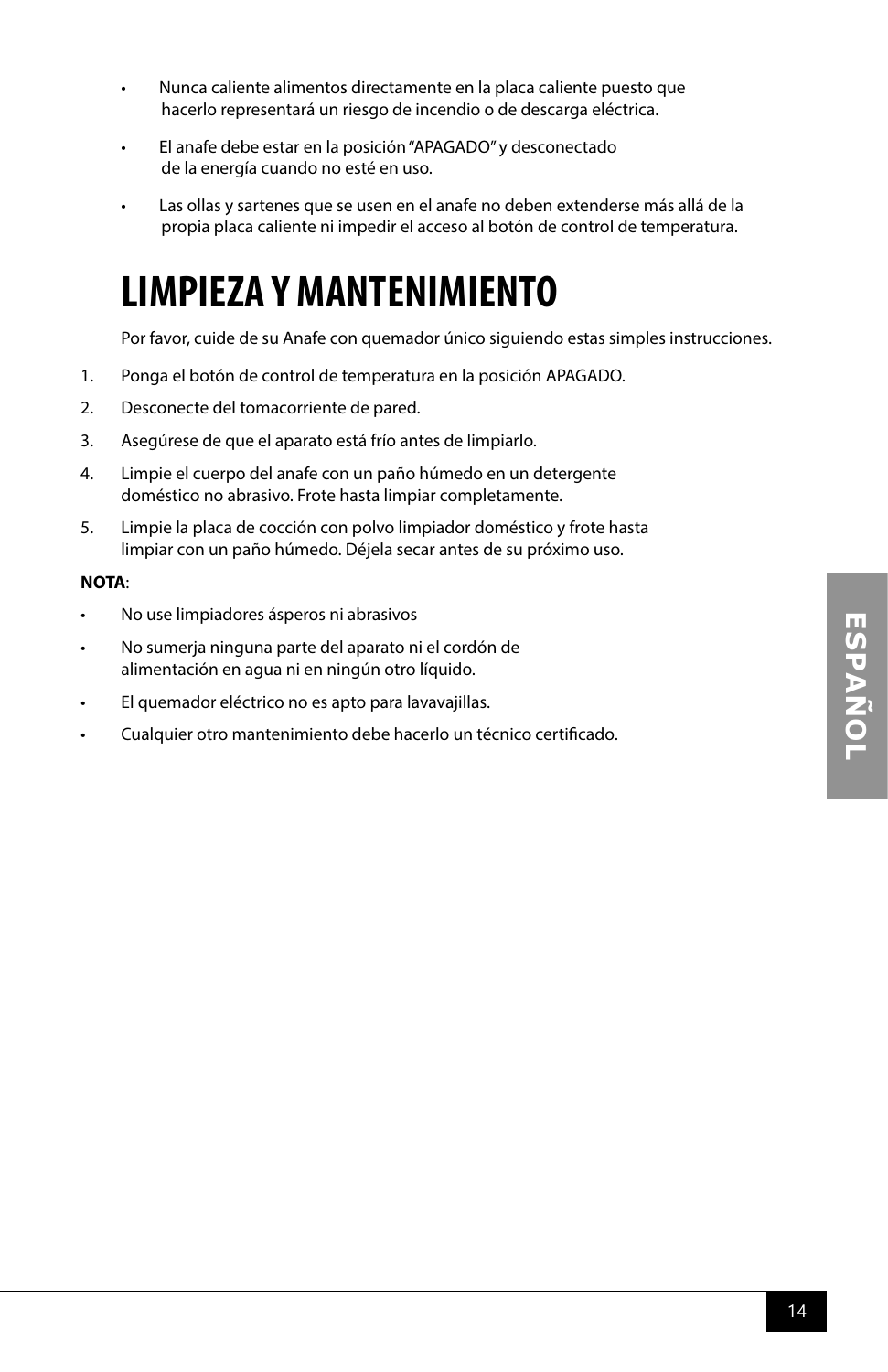# **DEVOLUCIONES Y GARANTÍA**

SI LA UNIDAD NO FUNCIONA O ESTÁ DAÑADA AL SACARLA POR PRIMERA VEZ DE LA CAJA, DEVUÉLVALA AL LUGAR DE COMPRA INMEDIATAMENTE.

#### **PLACA CALIENTE MyMINI™ / NMHP1AQ**

Si tiene preguntas, contacte con nosotros por correo electrónico o por el número telefónico de servicio al cliente que aparece a continuación en el horario de 9:00 AM a 4:00 PM, de lunes a viernes, Hora Estándar del Este.

#### **Distribuida por:**

Nostalgia Products LLC 1471 Partnership Dr. Green Bay, WI 54304-5685 Servicio al cliente Teléfono: (920) 347-9122 Web: www.nostalgiaproducts.com

#### **Solicitud de servicio al cliente**

Para enviar una solicitud al Servicio al Cliente, vaya a www.nostalgiaproducts.com, llene el formulario de Solicitud de Servicio al Cliente y haga clic en el botón Enviar.

Un representante le contactará tan pronto como sea posible.

#### **Términos de garantía del producto**

Po este medio, Nostalgia Products LLC (la "Compañía") garantiza que por un período de un (1) año a partir de la fecha de compra original, este producto estará sin defectos en cuanto a materiales y mano de obra en uso normal en casa, siempre que el producto se maneje y mantenga de acuerdo con las instrucciones de manejo. Como único y exclusivo remedio en virtud de esta garantía, la Compañía, a su discreción, podrá optar por reparar o sustituir el producto que se encuentre defectuoso, o emitir un reembolso por el producto durante el período de garantía. Esta garantía sólo está disponible para el comprador original minorista del producto a partir de la fecha inicial de compra al por menor, y sólo es válida con el recibo de compra original, y como prueba de la fecha de compra, es necesario obtener los beneficios de la garantía. Todos los reclamos de garantía deben hacerse a la atención de la Compañía dentro del período de garantía y no más tarde que 30 días desde la imposibilidad de realizarlo. Esta garantía no cubre el desgaste normal o daños ocasionados por el embarque, malos manejos, mal uso, accidentes, alteración, piezas de cambio incorrectas, o algo distinto al uso doméstico normal. Es posible que deba devolver el producto (con los gastos de envío pagados por usted) para inspección y evaluación. Los costos de envío no son reembolsables. La empresa no se hace responsable por devoluciones dañadas o perdidas en tránsito. A menos que se indique lo contrario específicamente permitido por las instrucciones de manejo, esta garantía sólo se aplica al uso en interiores de las viviendas. Para realizar una reparación bajo esta garantía, comuníquese con la Compañía mediante el número de teléfono indicado anteriormente o al llenar el formulario de consulta para el servicio de Atención al Cliente en www.nostalgiaproduct s.com. El período de garantía sólo es válido en EE.UU. y Canadá.

Esta garantía está en lugar de cualquier otra garantía, expresa o implícita, incluso las garantías de comerciabilidad y conveniencia para un propósito en particular, que quedan excluidas en la medida permitida por la ley. En ningún caso la compañía será responsable de cualquier daño indirecto, incidental, consecuente, especial o daños que surjan o estén relacionados con este producto o la utilización del mismo. Algunos estados, provincias o corregimientos no permiten la exclusión o la limitación de daños incidentales o consecuentes, por lo que la exclusión o la limitación anterior quizás no se aplique a usted.

#### **Esta garantía no se aplica a mercancía reelaborada.**

Lea las instrucciones de manejo cuidadosamente. El incumplimiento de las instrucciones de manejo anulará esta garantía.

#### **Para obtener más información, visítenos en línea en www.nostalgiaproducts.com.**

Me Gusta en Facebook en www.facebook.com / NostalgiaElectrics. Siga nuestros consejos sobre Pinterest en www.pinterest.com / nostalgiaelctrx. Tweet con nosotros en Twitter en www.twitter.com / NostalgiaElctrx.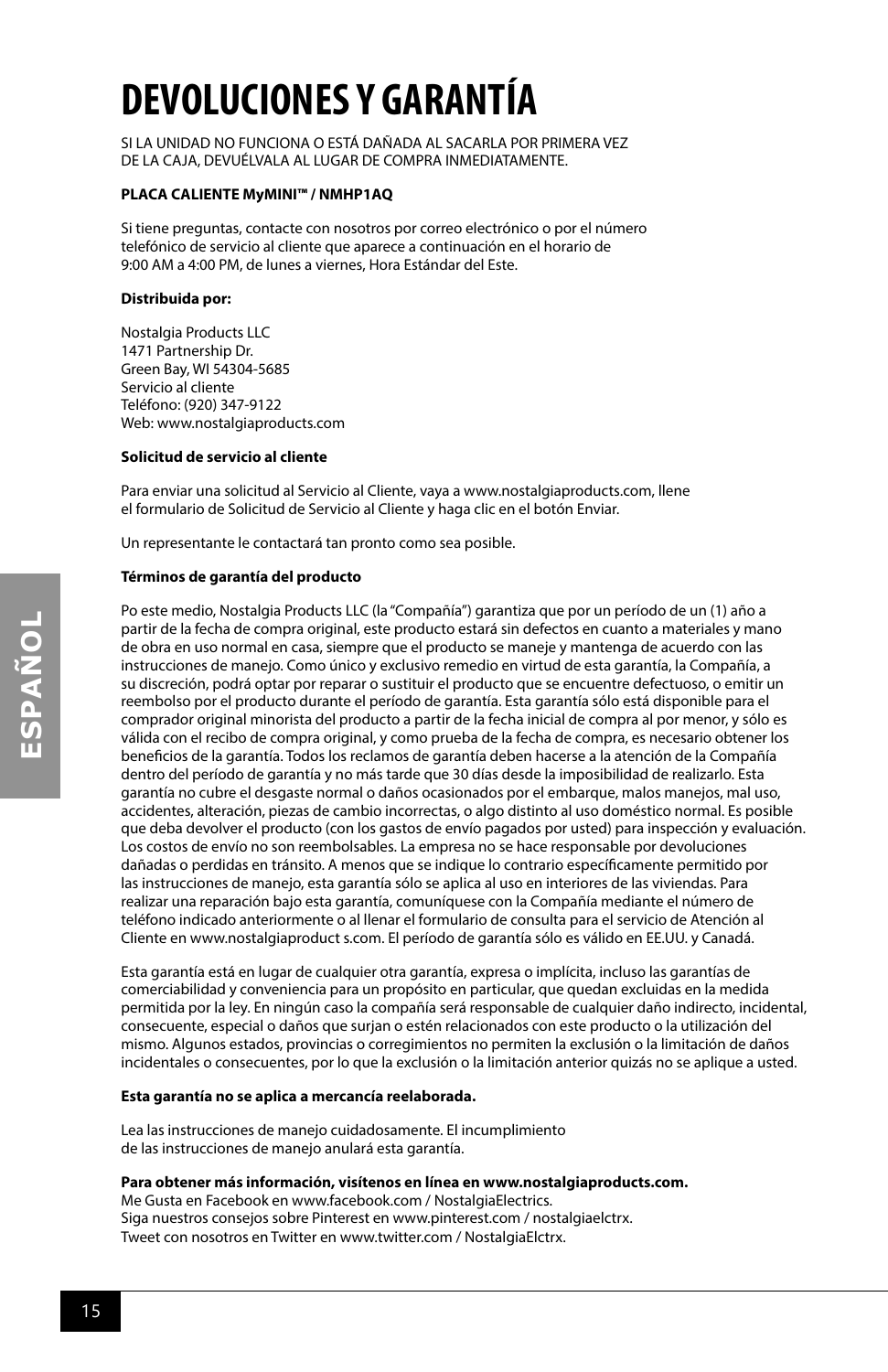Faire une fête tous les jours! Visiter le site Web **www.nostalgiaproducts.com** pour d'autres produits agréables.

### **TABLE DES MATIÈRES**

| PRÉCAUTIONS IMPORTANTES ADDITIONNEL17 |
|---------------------------------------|
|                                       |
|                                       |
|                                       |
|                                       |
|                                       |
|                                       |

# **SÉCURITÉ**

Votre sécurité tout comme celle des autres est primordiale.

Ce manuel renferme plusieurs avis importants sur la sécurité lors de l'utilisation de votre appareil. Lire le manuel et conformez-vous aux avis contre-indiqués.



Ceci représente le symbole d'avertissement pour votre sécurité.

Ce symbole vous signale les dangers potentiels qui peuvent blessures graves à vous et à d'autres.

Ce symbole d'alerte à la sécurité suivra tous les avis relatifs à la sécurité.

Tous les avis sécuritaires indiqueront le danger potentiel exact, la façon dont vous pouvez réduire vos chances de blessure et vous indiquerons les conséquences potentielles si vous ne suivez pas ces instructions à la lettre.

### **Spécifications des Appareils:** 120 Volts , 60 Hertz, 500 Watts



CE PRODUIT EST UTILISÉ DANS SORTIE ÉLECTRIQUE DE 120V AC SEULEMENT.

Reportez-vous à **www.nostalgiaproducts.com/user-manuals/**  pour la version la plus récente.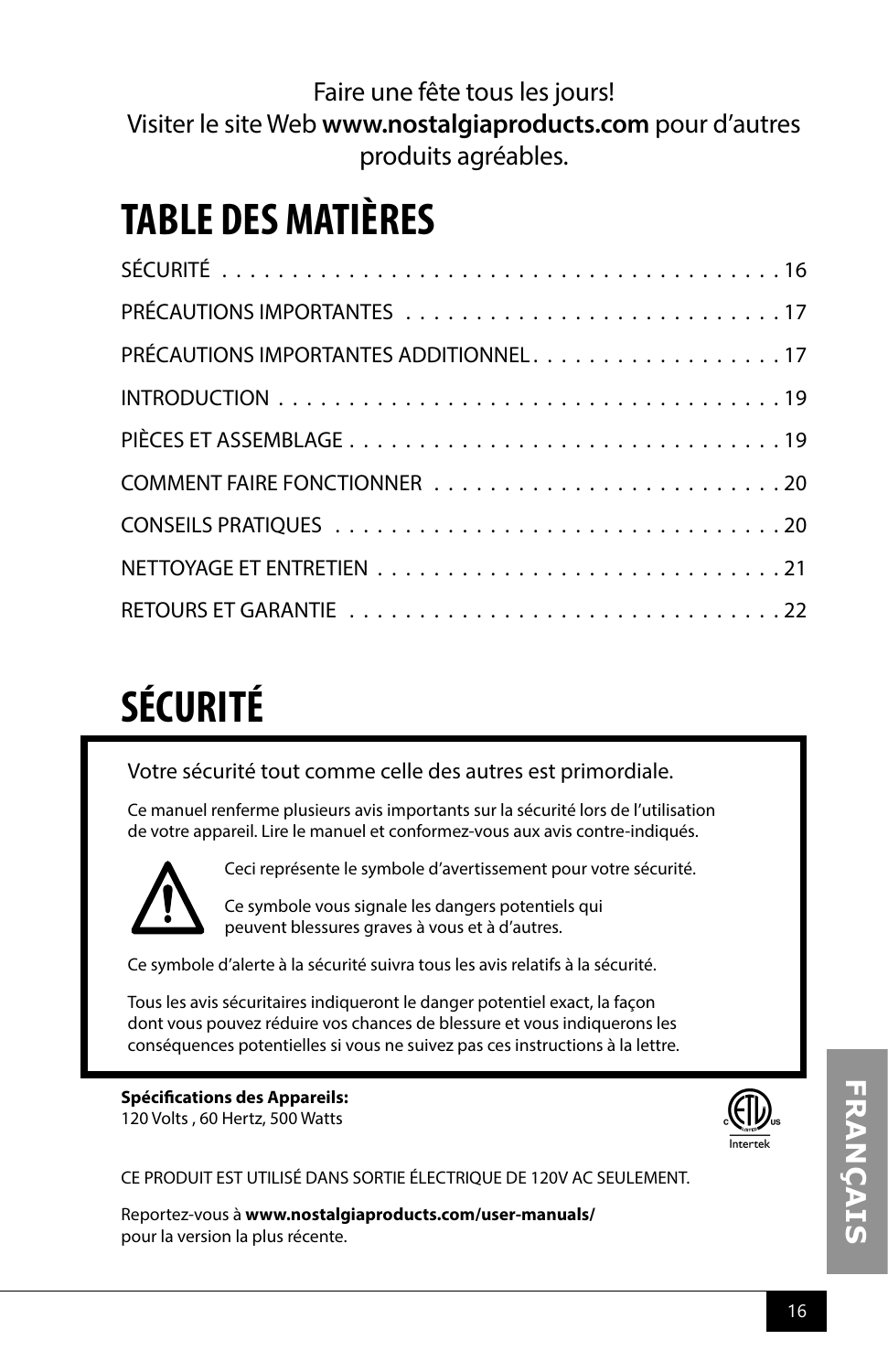# **PRÉCAUTIONS IMPORTANTES**

**Une personne n'ayant pas lu et compris toutes les instructions de fonctionnement et de sécurité n'est pas qualifiée pour faire fonctionner cet appareil. Tous les utilisateurs de cet appareil doivent lire et comprendre ce mode d'emploi avant d'utiliser ou de nettoyer cet appareil.**

**Lorsque l'on utilise un appareil électrique, il faut toujours respecter des précautions de base, y compris celles-ci :**

- **1. Lisez toutes les instructions avant d'utiliser cet appareil.**
- 2. NE PAS TOUCHER les surfaces chaudes. Utiliser les poignées ou les boutons.
- 3. Cet appareil n'est PAS UN JOUET.
- 4. Les jeunes enfants non supervisés et les individus ayant une déficience cognitive ne devraient jamais faire fonctionner cet appareil.
- 5. Une surveillance étroite est nécessaire lorsqu'un appareil est utilisé par ou à proximité d'enfants.
- 6. Pour protéger contre les chocs électriques ne pas submerger le cordon, la fiche ou aucune pièce de cet appareil dans l'eau ou d'autres liquides.
- 7. Débranchez l'appareil lorsqu'il ne sert pas, avant de retirer des pièces et avant le nettoyage. Laisser refroidir avant de mettre ou d'enlever des pièces et avant le nettoyage.
- 8. NE PAS utiliser un appareil avec un cordon ou une fiche électrique endommagés ou après un mauvais fonctionnement de l'appareil ou s'il a été endommagé d'une manière quelconque. Retournez l'appareil à l'atelier de réparation le plus proche pour un examen, réparation ou réglage.
- 9. Le fabricant ne recommande pas l'utilisation d'accessoires autres que ce qui est prévu par le fabricant. L'utilisation d'accessoires peut causer des blessures.
- 10. NE PAS utiliser cet appareil pour toute autre utilisation pour laquelle il n'a pas été conçu.
- 11. N'utilisez PAS l'appareil à l'extérieur. POUR UN USAGE DOMESTIQUE UNIQUEMENT.
- 12. NE PAS placer sur ou près d'un brûleur à gaz ou électrique ou dans un four chauffé. 1. NE PAS mettre en lave-vaisselle.
- 13. NE laissez PAS le cordon pendre sur le bord de la table ou du comptoir, ni toucher les surfaces chaudes.
- 14. NE laissez JAMAIS l'unité sans surveillance lorsqu'il est en service ou une fois branché à une prise électrique.
- 15. Une extrême prudence doit être utilisée pour déplacer un appareil contenant des liquides chauds.
- 16. Toujours brancher l'appareil en premier, puis brancher le cordon dans la prise murale. Pour débrancher l'appareil, mettre tous les boutons à la position « arrêt », puis débrancher la fiche de la prise murale.

# **PRÉCAUTIONS IMPORTANTES ADDITIONNEL**

### **Précautions de sécurité d'utilisation**

- 1. Avant de brancher l'appareil dans la prise murale, assurez-vous que les interrupteurs de contrôle de la température sont en position « ÉTEINTE ». Pour déconnecter complètement, réglez le curseur de contrôle de la température sur « ÉTEINTE » et débranchez la plaque chauffante.
- 2. Lors de son utilisation, gardez la plaque chauffante à au moins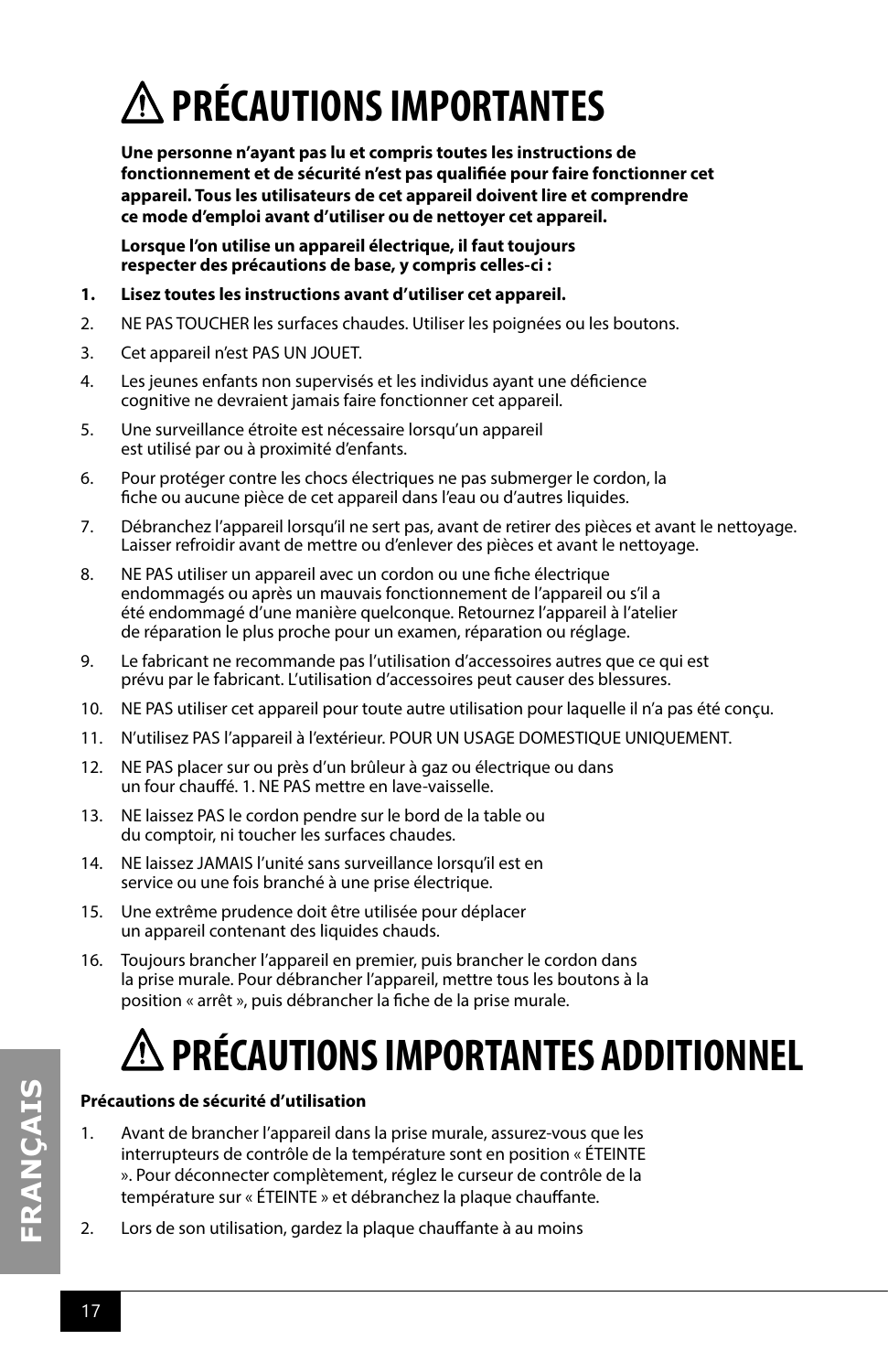10 à 12 pouces (25,4 cm à 30,48 cm) des murs.

- 3. Placer sur une surface stable et résistante à la chaleur et dans un endroit bien aéré. Placez l'appareil sur une surface sèche et horizontale.
- 4. Un incendie peut se produire si la plaque chauffante est recouverte ou qu'elle touche des matériaux inflammables, tels que des rideaux, des tentures, des murs et similaires, pendant son fonctionnement.
- 5. Ne placez aucun matériau inflammable dans ou sur la plaque chauffante, comme du papier, du carton, du plastique, etc.
- 6. Pour assurer une durée de vie optimale de la plaque chauffante, évitez de laisser tomber des aliments sur l'élément chauffant.
- 7. Retirez toujours la fiche de la prise murale. Ne tirez jamais sur le cordon.
- 8. Si le circuit électrique utilisé est surchargé par d'autres appareils, cet appareil peut ne pas fonctionner correctement. L'appareil doit être utilisé sur un circuit électrique distinct des autres appareils en fonctionnement.
- 9. Nettoyez l'appareil régulièrement, car une accumulation de graisse présente un risque d'incendie.
- 10. Laissez toujours l'appareil refroidir complètement avant de le nettoyer.
- 11. N'essayez pas de déplacer l'appareil avec l'ustensile de cuisson sur le dessus.

### **Instructions pour le cordon électrique et la fiche**

- 1. Cet appareil a une fiche polarisée (une lame est plus large que l'autre). Pour réduire le risque de choc électrique, cette fiche est conçue pour s'insérer dans une prise polarisée qu'une seule façon. Si vous n'arrivez pas à insérer entièrement la fiche dans la prise, branchez-la dans l'autre sens. Si elle ne s'enfonce toujours pas, contactez un électricien qualifié. Ne pas tenter de modifier la fiche de quelque façon que ce soit.
- 2. Un court cordon d'alimentation est fourni pour réduire les risques d'enchevêtrement ou risques de trébucher sur un cordon plus long.
- 3. Si un cordon d'alimentation amovible ou une rallonge est utilisée.
	- Rallonges électriques peuvent être utilisées avec prudence.
	- Les caractéristiques électriques du câble ou de la rallonge doivent être au moins aussi grandes que la puissance nominale de l'appareil.
	- Lorsque vous utilisez une corde plus longue ou rallonge électrique, assurez-vous que celle-ci ne pende pas au-delà du comptoir ou d'une table où elle peut faire trébucher ou être tirée.
- 4. Le fabricant ne recommande pas l'utilisation de cette machine dans les pays qui ne supportent pas les tensions de 120V AC, même si un adaptateur de tension, un transformateur ou un convertisseur est utilisé.

### **CONSERVEZ CES INSTRUCTIONS!**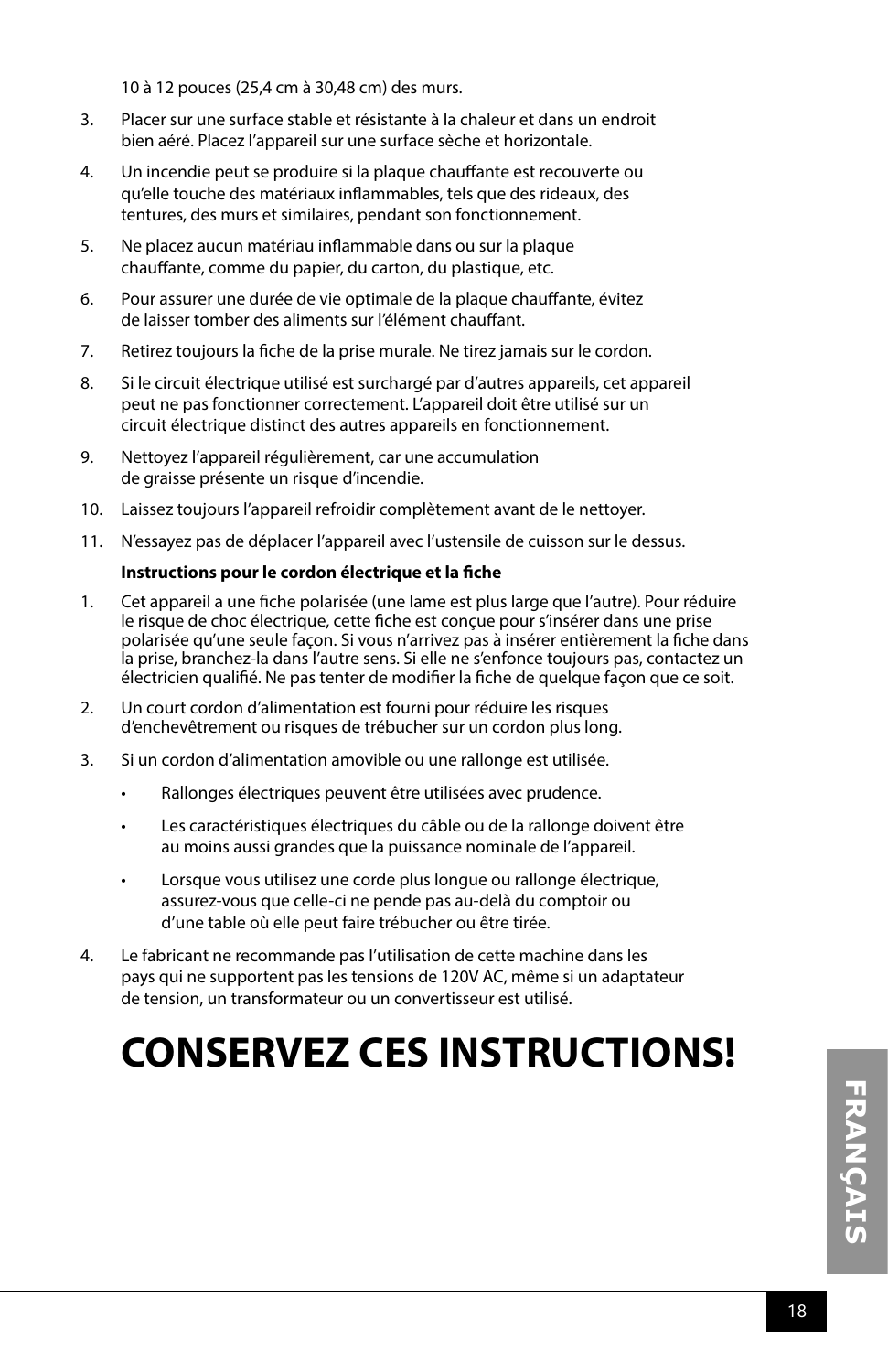## **INTRODUCTION**

Merci d'avoir acheté la PLAQUE CHAUFFANTE MyMINI™ de Nostalgia! Cette plaque chauffante de 500 watts est le complément parfait à l'intérieur et à l'extérieur de la maison. Transportez facilement de la maison au bureau, à un dortoir ou à un camping-car pour des repas cuisinés à la maison, n'importe où.

Les fonctionnalités comprennent les éléments suivants :

- Plaque chauffante unique pour le café, la soupe, les nouilles, etc.
- Contrôle de la température réglable pour le niveau de chaleur souhaité
- Surface chauffante en fonte de 4"
- Petite taille idéale pour les voyages, l'extérieur, les bureaux, etc.
- Fonction d'arrêt automatique
- Fusible de protection contre la surchauffe

## **PIÈCES ET ASSEMBLAGE**

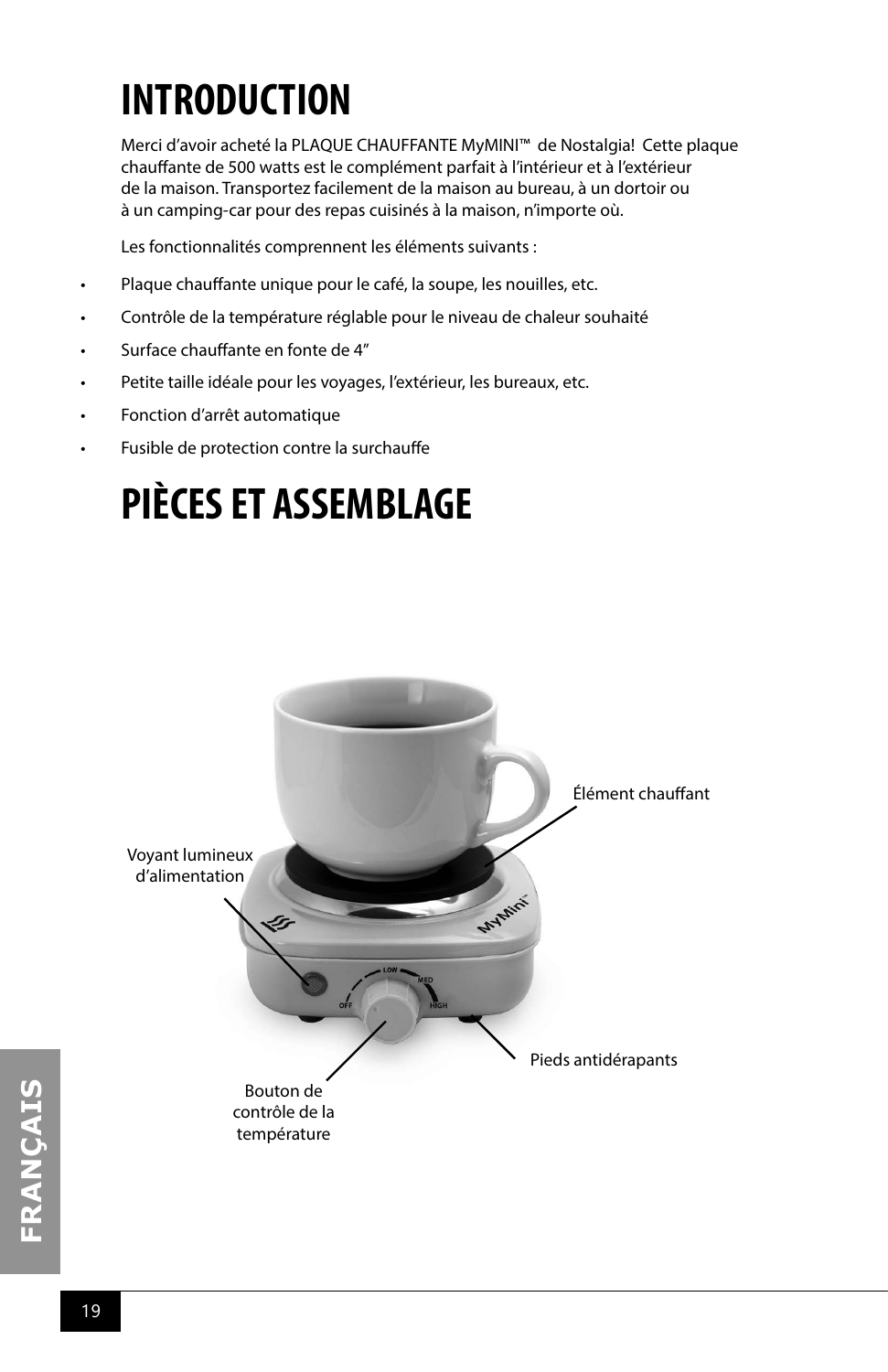# **COMMENT FAIRE FONCTIONNER**

Avant la première utilisation, placez la plaque chauffante sur une surface plane, solide et résistante à la chaleur.

**REMARQUE**: Il est également recommandé d'allumer les plaques chauffantes sur le réglage de chaleur le plus élevé et de chauffer pendant plusieurs minutes. Cela brûlera tout résidu laissé par la fabrication. De l'odeur et de la fumée pourraient se développer pendant ce processus, assurer une bonne ventilation et elles devraient disparaître après quelques minutes d'utilisation.

- 1. Placez l'appareil sur une surface propre, sèche et plane près d'une prise électrique. Prévoir environ huit pouces (20,32 cm) d'espace dégagé autour de l'extérieur de l'unité.
- 2. Assurez-vous que le bouton de contrôle de la température est réglé sur la position « ÉTEINTE ».
- 3. Branchez seulement dans une prise mise à la terre.
- 4. Pour un fonctionnement plus efficace, sélectionnez un pot ou une casserole dont le diamètre inférieur correspond à la plaque chauffante. **ATTENTION** : NE placez PAS de verrerie à parois épaisses, de récipients en plastique, de bouteilles en verre souple ou de bocaux sur la plaque chauffante.
- 5. Placez la casserole ou la poêle sur la plaque chauffante et utilisez le guide de température ci-dessous pour cuire les aliments comme indiqué par la recette. **REMARQUE** : La plaque chauffante s'allumera et s'éteindra automatiquement (la lumière s'allume et s'éteint) lorsque la température atteint la température maximale afin qu'elle ne surchauffe pas et ne fasse pas fondre les composants internes. Cela n'affectera pas la température ou le temps de cuisson
- 6. Une fois la cuisson terminée, tournez le bouton de réglage de la température sur la position « ÉTEINTE ».

| Marche (réglage de<br>chaleur le plus bas*) | $150^{\circ}$ F<br>$(49^{\circ}C)$ | Faire mijoter et réchauffer des boissons<br>comme le café ou le thé chaud              |
|---------------------------------------------|------------------------------------|----------------------------------------------------------------------------------------|
| <b>BAS</b>                                  | 260°F<br>$(127^{\circ}C)$          | Faire sauter, cuire de la soupe, faire fondre<br>des aliments comme le chocolat        |
| MILIEU                                      | 510°F<br>$(265^{\circ}C)$          | Faire frire des légumes, griller du boeuf,<br>du poulet et du saumon                   |
| l haute                                     | 640°F<br>$(338^{\circ}C)$          | Porter de l'eau à ébullition et cuire à la vapeur<br>des aliments tels que des légumes |

### **Temperature Guide:**

\*Pour le réglage de chaleur le plus bas possible, tournez le cadran de température dans le sens des aiguilles d'une montre de OFF jusqu'au moment où le voyant s'allume.

### **CONSEILS PRATIQUES**

### **NE JAMAIS laisser l'appareil sans surveillance pendant son utilisation.**

- Ne touchez pas l'élément chauffant ou le corps de la plaque chauffante pendant son fonctionnement car il sera extrêmement chaud.
- L'élément chauffant de la plaque chauffante restera chaud pendant un certain temps, même après avoir été tourné en position « ÉTEINTE ». Attendez toujours que la plaque chauffante refroidisse complètement avant de la nettoyer ou de la ranger.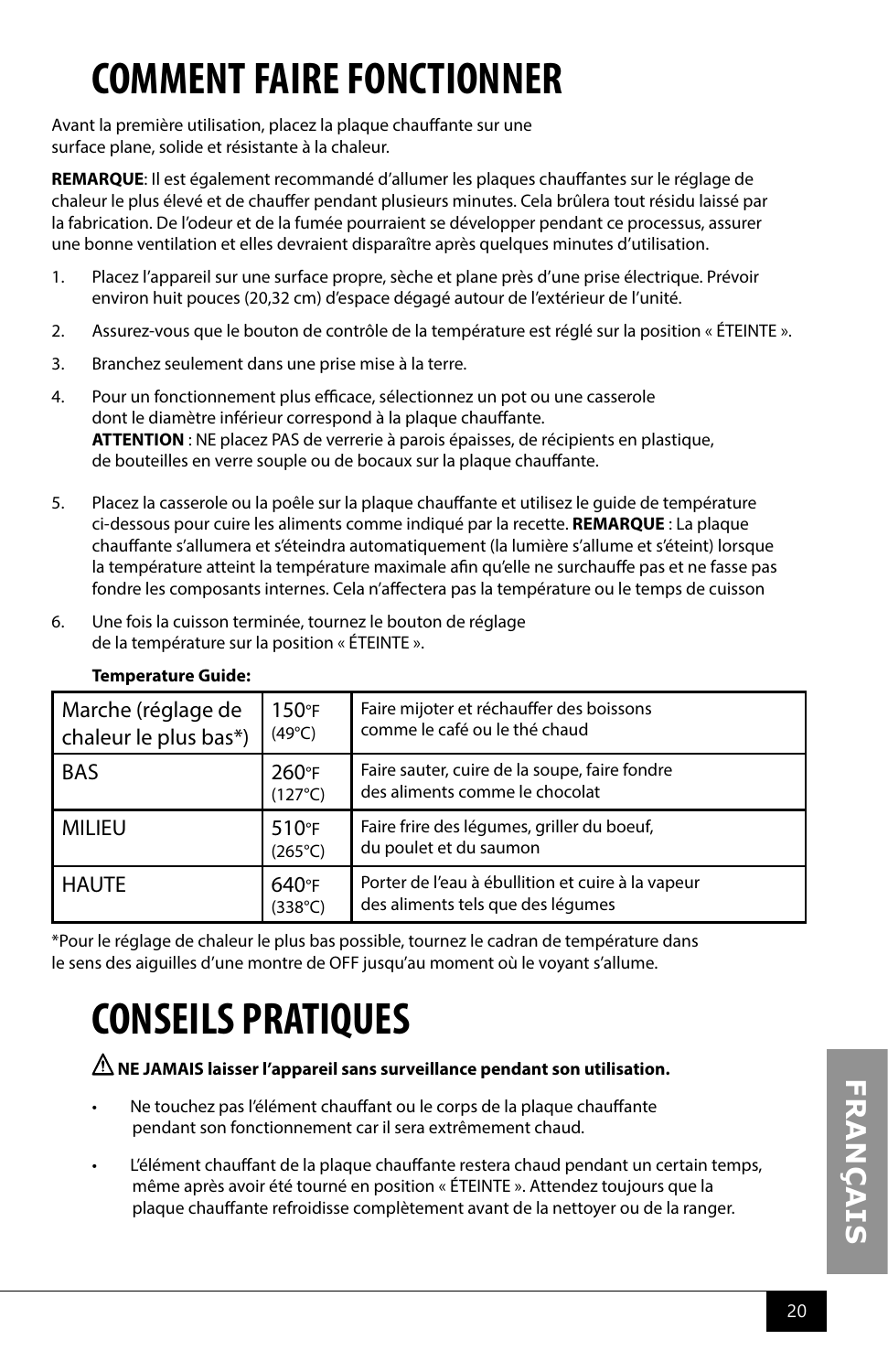- Évitez de faire couler des liquides sur la surface de la plaque chauffante pendant la cuisson.
- N'utilisez pas de casseroles et poêles à fond irrégulier pour la cuisson sur la plaque chauffante. Ne chauffez jamais des aliments directement sur la plaque chauffante car cela risquerait de provoquer un incendie ou un choc électrique.
- La plaque chauffante doit être tournée en position «OFF» et débranchée lorsqu'elle n'est pas utilisée.
- Les casseroles et poêles à utiliser sur la plaque chauffante ne doivent pas dépasser la plaque chauffante elle-même ni empêcher l'accès au bouton de contrôle de la température.

### **NETTOYAGE ET ENTRETIEN**

Veuillez prendre soin de votre PLAQUE CHAUFFANTE MyMINi™ en suivant ces instructions simples.

- 1. Une fois la cuisson terminée, tournez le bouton de réglage de la température sur la position « ÉTEINTE ».
- 2. Débrancher le cordon de la prise murale.
- 3. S'assurer que l'appareil a refroidi avant de le nettoyer.
- 4. Nettoyez le corps de la plaque chauffante avec un chiffon humide en utilisant un détergent ménager non abrasif. Essuyez-le soigneusement.
- 5. Nettoyez la plaque de cuisson avec de la poudre de nettoyage domestique et essuyezla avec un chiffon humide. Laissez-le sécher avant sa prochaine utilisation.

### **REMARQUE** :

- NE PAS employer des décapants durs ou abrasifs.
- Ne plongez aucune partie de l'appareil dans de l'eau ou tout autre liquide.
- Le brûleur électrique ne passe pas au lave-vaisselle.
- Tout autre entretien doit être effectué par un technicien certifié.